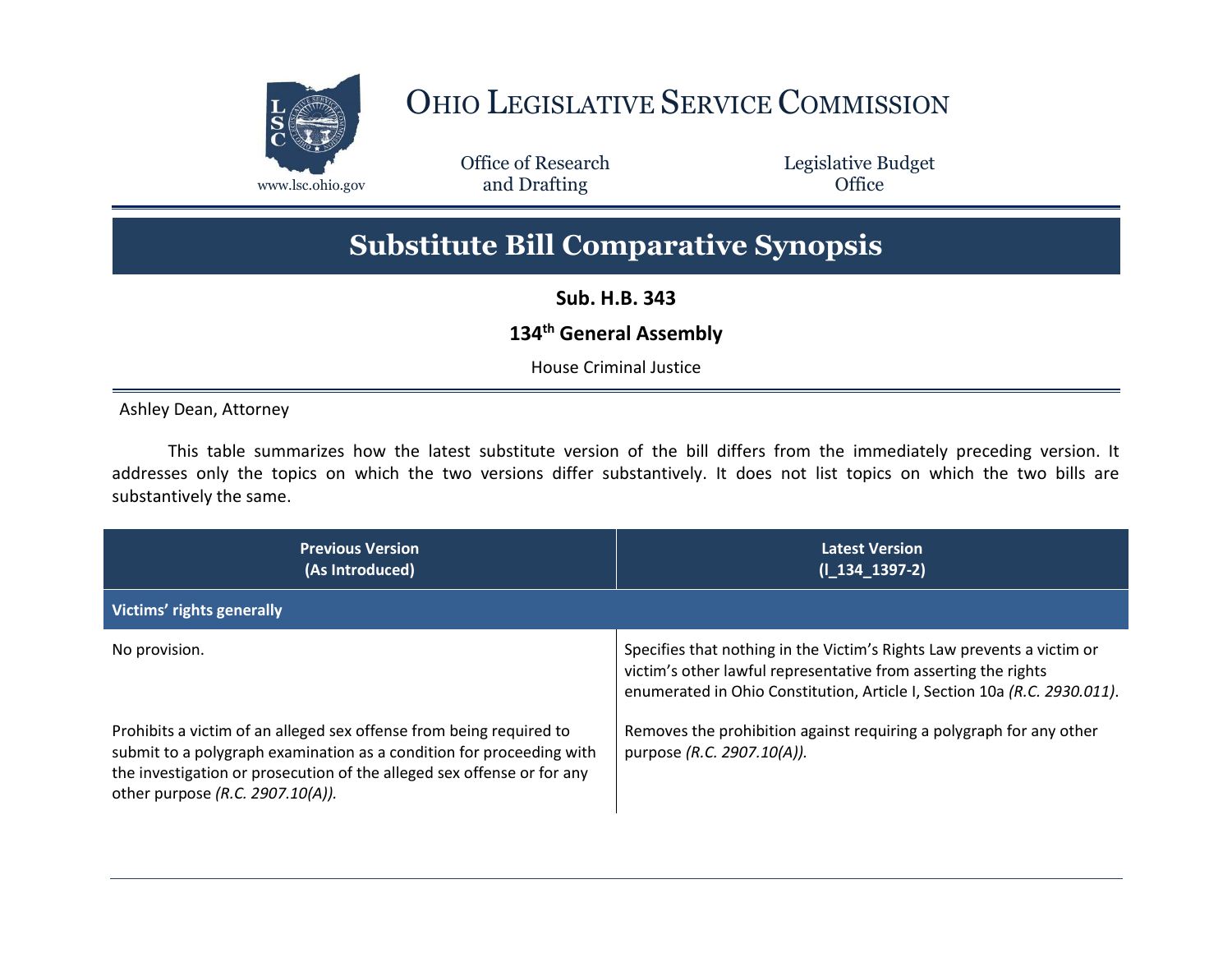| <b>Previous Version</b>                                                                                                                                                                                                                                                                                                                                                                                                                                                | <b>Latest Version</b>                                                                                                                                                                                                                                                                                                                                                                                                                                                                                                                                                                                                                                                                                                                                                                                                                                                                                                                                            |
|------------------------------------------------------------------------------------------------------------------------------------------------------------------------------------------------------------------------------------------------------------------------------------------------------------------------------------------------------------------------------------------------------------------------------------------------------------------------|------------------------------------------------------------------------------------------------------------------------------------------------------------------------------------------------------------------------------------------------------------------------------------------------------------------------------------------------------------------------------------------------------------------------------------------------------------------------------------------------------------------------------------------------------------------------------------------------------------------------------------------------------------------------------------------------------------------------------------------------------------------------------------------------------------------------------------------------------------------------------------------------------------------------------------------------------------------|
| (As Introduced)                                                                                                                                                                                                                                                                                                                                                                                                                                                        | $(I_134_1397-2)$                                                                                                                                                                                                                                                                                                                                                                                                                                                                                                                                                                                                                                                                                                                                                                                                                                                                                                                                                 |
| Requires a court imposing a sentence upon an offender for a felony to                                                                                                                                                                                                                                                                                                                                                                                                  | Same provision but also provides that the victim has a right not to seek                                                                                                                                                                                                                                                                                                                                                                                                                                                                                                                                                                                                                                                                                                                                                                                                                                                                                         |
| sentence the offender to make restitution (R.C. 2929.18(A)).                                                                                                                                                                                                                                                                                                                                                                                                           | restitution (R.C. 2929.18(A)).                                                                                                                                                                                                                                                                                                                                                                                                                                                                                                                                                                                                                                                                                                                                                                                                                                                                                                                                   |
| Allows a member of the victim's family or a victim advocate to exercise                                                                                                                                                                                                                                                                                                                                                                                                | Same provision but specifies that the member of the victim's family or                                                                                                                                                                                                                                                                                                                                                                                                                                                                                                                                                                                                                                                                                                                                                                                                                                                                                           |
| the rights of a victim under the Victim's Rights Law as the victim's                                                                                                                                                                                                                                                                                                                                                                                                   | the victim advocate be designated as the victim's representative (R.C.                                                                                                                                                                                                                                                                                                                                                                                                                                                                                                                                                                                                                                                                                                                                                                                                                                                                                           |
| representative (R.C. 2930.02(A)(2)).                                                                                                                                                                                                                                                                                                                                                                                                                                   | 2930.02(A)(2)).                                                                                                                                                                                                                                                                                                                                                                                                                                                                                                                                                                                                                                                                                                                                                                                                                                                                                                                                                  |
| No provision.                                                                                                                                                                                                                                                                                                                                                                                                                                                          | Requires the prosecutor in any post-conviction proceeding or in<br>regards to any post-conviction relief, to file a motion with the court<br>when the prosecutor has a reasonable basis to believe that the victim's<br>representative is not acting in the interests of the child victim, victim<br>with a developmental disability, or an incapacitated or incompetent<br>victim. Requires the motion to set forth the reasonable basis for the<br>prosecutor's belief and requires the court to hold a hearing to<br>determine whether the victim's representative is acting in the interests<br>of the victim. Requires the court, if the court finds that the victim's<br>representative is not acting in the interests of the victim, to appoint a<br>court appointed special advocate, a guardian ad litem, or a victim<br>advocate to act as a victim's representative instead of the previously<br>appointed victim's representative (R.C. 2930.02(F)). |
| Provides that a victim with a disability or a victim who is non-English<br>speaking or has limited English proficiency has the right to a qualified<br>or certified interpreter at all court proceedings, all meetings with the<br>prosecutor, and all investigative contacts with law enforcement, the<br>probation department, the Department of Rehabilitation and<br>Correction (DRC), and the Department of Youth Services (DYS) (R.C.<br>$2930.041(A)$ and (B)). | Same provision but specifies that the costs of a qualified or certified<br>interpreter for a victim with a disability or a victim who is nonEnglish<br>speaking will be paid for by the court (R.C. 2930.041(A) and (B)).                                                                                                                                                                                                                                                                                                                                                                                                                                                                                                                                                                                                                                                                                                                                        |
| Requires the prosecutor to confer with the victim and, upon the                                                                                                                                                                                                                                                                                                                                                                                                        | Restores a provision that requires the court to be informed of a failure                                                                                                                                                                                                                                                                                                                                                                                                                                                                                                                                                                                                                                                                                                                                                                                                                                                                                         |
| victim's request, the victim's representative at specified stages of the                                                                                                                                                                                                                                                                                                                                                                                               | by the prosecutor to confer with the victim and victim's representative                                                                                                                                                                                                                                                                                                                                                                                                                                                                                                                                                                                                                                                                                                                                                                                                                                                                                          |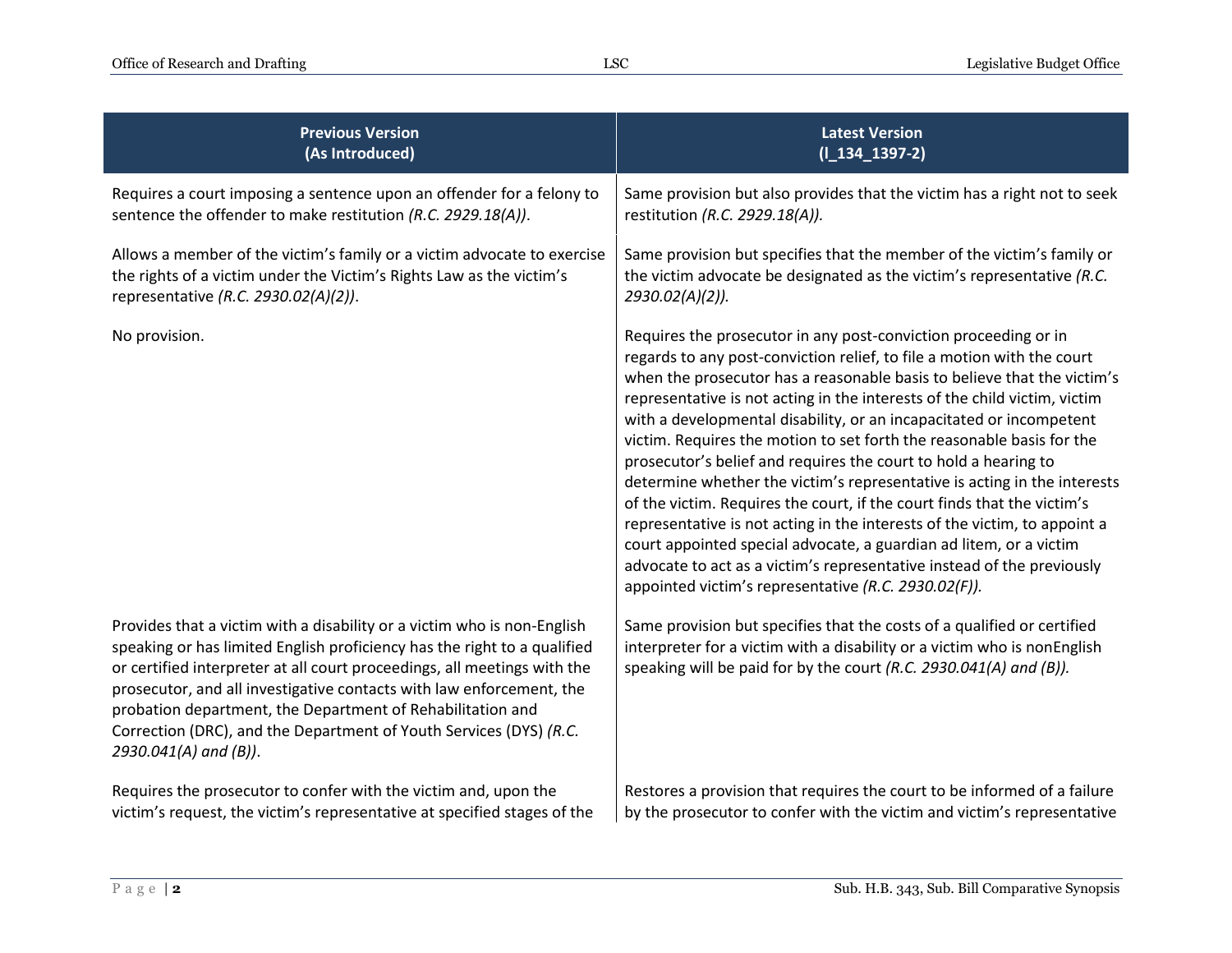| <b>Previous Version</b><br>(As Introduced)                                                                                                                                                                                                                                                                                                                                                                                                 | <b>Latest Version</b><br>$(I_134_1397-2)$                                                                                                                                                                                                                                                                                                                                                          |
|--------------------------------------------------------------------------------------------------------------------------------------------------------------------------------------------------------------------------------------------------------------------------------------------------------------------------------------------------------------------------------------------------------------------------------------------|----------------------------------------------------------------------------------------------------------------------------------------------------------------------------------------------------------------------------------------------------------------------------------------------------------------------------------------------------------------------------------------------------|
| case and removes a requirement that, if the victim or victim's<br>representative requested to confer with the prosecutor and the<br>prosecutor failed to do so, the court be informed of the failure. (R.C.<br>2930.06(A)).                                                                                                                                                                                                                | and provides that, if the court determines that timely notice was not<br>given to the victim and the victim's representative (R.C. 2930.06(A)(3)).                                                                                                                                                                                                                                                 |
| Grants a victim or victim's representative the right to receive a copy of<br>all documents filed with the court in the victim's case at no cost to the<br>victim upon request (R.C. 2930.063(A)).                                                                                                                                                                                                                                          | Specifies that a victim or victim's representative has the right to<br>receive a copy of the certificate of judgment and the judgment entry<br>from the clerk (rather than all documents filed with the court in the<br>victim's case) at no cost to the victim upon request, and that copies of<br>other case documents may be requested and provided by the clerk at<br>cost (R.C. 2930.063(A)). |
| Requires a defendant who seeks to subpoena records of or concerning<br>the victim that are confidential or privileged by law to request<br>permission from the court before the subpoena is issued. The<br>defendant must file a written motion regarding the relevance,<br>admissibility, and materiality of the records and the defendant must<br>serve the motion on the prosecutor and the victim's attorney (R.C.<br>2930.071(A)(1)). | No provision.                                                                                                                                                                                                                                                                                                                                                                                      |
| Requires the court to issue the subpoena if the court finds by a<br>preponderance of the evidence that the records are not protected by<br>privilege and the records contain relevant, admissible, and material<br>evidence that is not available through other evidence or witnesses and<br>that the records be produced to the court for an in-camera review<br>(R.C. 2930.071(A)(2)).                                                   |                                                                                                                                                                                                                                                                                                                                                                                                    |
| Requires a defendant who seeks to subpoena records of or concerning<br>the victim that are not confidential or privileged by law to service the<br>prosecutor, the victim, and the victim's attorney, if applicable, with a<br>copy of the subpoena (R.C. 2930.071(A)(3)).                                                                                                                                                                 | Removes "that are not confidential or privileged by law" and requires<br>the prosecutor to ensure that the defendant is provided the<br>information necessary to effect service on the prosecutor, the victim,<br>and the victim's attorney to subpoena records of or concerning the<br>victim (R.C. 2930.071(A)(1)).                                                                              |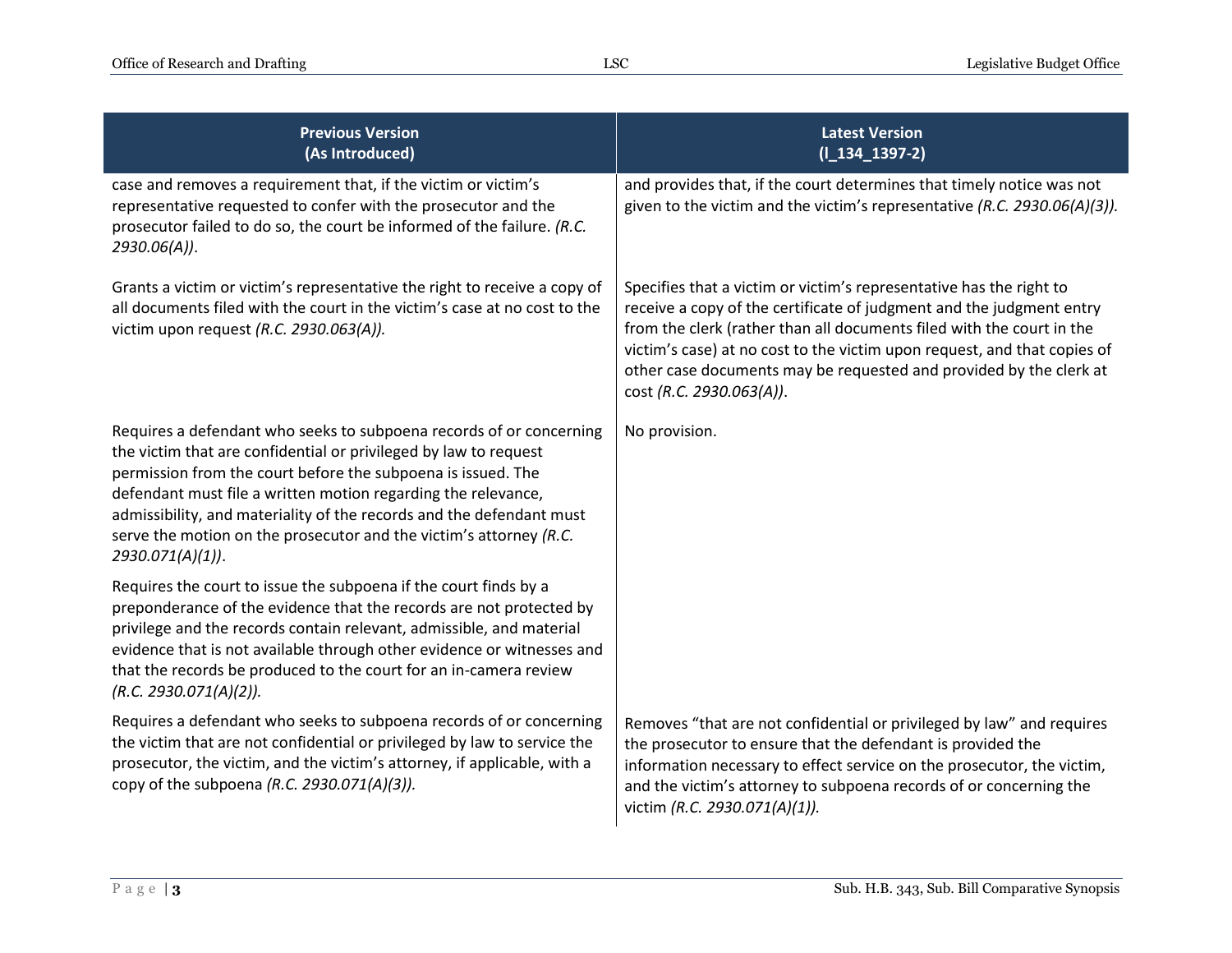| <b>Previous Version</b><br>(As Introduced)                                                                                                                                                                                                                                                                                                                                                                                                                                                                                                                                                                                            | <b>Latest Version</b><br>$(I_134_1397-2)$                                                                                                                                                                                                                                                                                                                                                                                                                                                                                                                                                                                                 |
|---------------------------------------------------------------------------------------------------------------------------------------------------------------------------------------------------------------------------------------------------------------------------------------------------------------------------------------------------------------------------------------------------------------------------------------------------------------------------------------------------------------------------------------------------------------------------------------------------------------------------------------|-------------------------------------------------------------------------------------------------------------------------------------------------------------------------------------------------------------------------------------------------------------------------------------------------------------------------------------------------------------------------------------------------------------------------------------------------------------------------------------------------------------------------------------------------------------------------------------------------------------------------------------------|
| Permits the court, pursuant to Criminal Rule 17 and on a motion made<br>promptly and at or before the time specified in the subpoena for<br>compliance, to quash or modify the subpoena if compliance would be<br>unreasonable or oppressive (R.C. 2930.07(A)(4)).                                                                                                                                                                                                                                                                                                                                                                    | Same provision but specifies that the motion is made at the request of<br>the victim (R.C. 2930.07(A)(2)(a)).                                                                                                                                                                                                                                                                                                                                                                                                                                                                                                                             |
| No provision.                                                                                                                                                                                                                                                                                                                                                                                                                                                                                                                                                                                                                         | Requires the court, upon the filing of a motion to quash, to conduct a<br>hearing in which the proponent of the subpoena must prove that the<br>documents are evidentiary and relevant; that the documents are not<br>otherwise procurable reasonably in advance of trial by exercising due<br>diligence; that the party cannot properly prepare for trial without such<br>production and inspection in advance of trial and that the failure to<br>obtain such inspection may tend unreasonably to delay the trial; and<br>that the application is made in good faith and is not a violation of the<br>Ohio Rules of Criminal Procedure. |
| Provides that if the court does not quash the subpoena, the court must<br>conduct an in-camera review of the records (R.C. 2930.071(A)(4)).                                                                                                                                                                                                                                                                                                                                                                                                                                                                                           | Specifies that the in-camera review is of any records as to which a right<br>of privilege has been asserted (R.C. 2930.071(A)(2) and (3)).                                                                                                                                                                                                                                                                                                                                                                                                                                                                                                |
| Requires the court to provide copies of the information the court<br>intends to disclose to the prosecutor, the victim, and the victim's<br>attorney if, after an in-camera review, the court determines that due<br>process requires the disclosure of any portion of the records reviewed,<br>specifies that the prosecutor, the victim, and the victim's attorney,<br>have seven days to seek appellate review before the records are<br>disclosed to the defendant, and specifies that the disclosure of any<br>portion of the records to the prosecutor does not make the records<br>subject to discovery (R.C. 2930.071(A)(5)). | No provision.                                                                                                                                                                                                                                                                                                                                                                                                                                                                                                                                                                                                                             |
| No provision.                                                                                                                                                                                                                                                                                                                                                                                                                                                                                                                                                                                                                         | Requires the court to balance the victim's rights and privileges against<br>the constitutional rights of the defendant if the court determines that<br>any of the records reviewed in-camera are privileged or<br>constitutionally protected and specifies that the disclosure of any                                                                                                                                                                                                                                                                                                                                                     |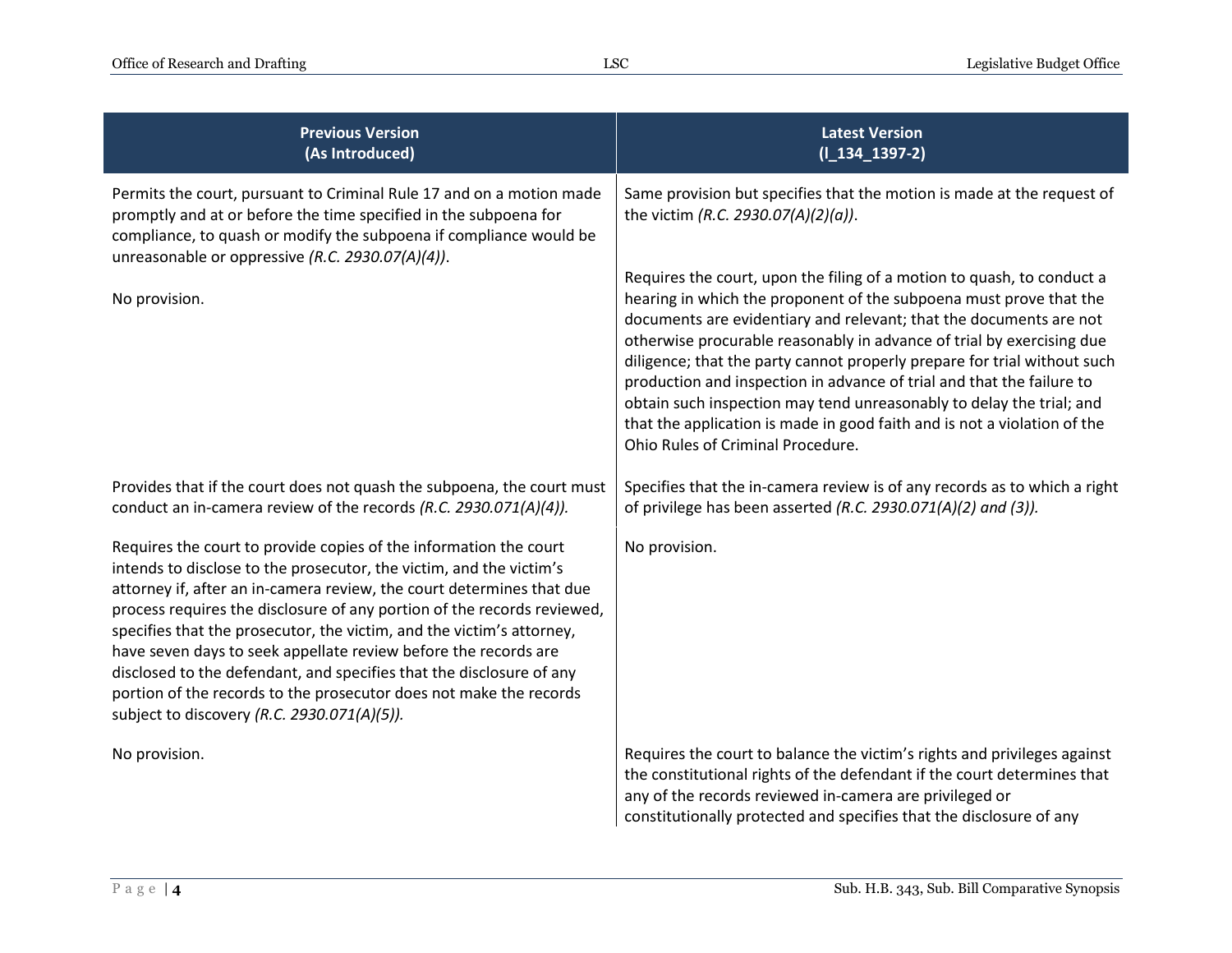| <b>Previous Version</b><br>(As Introduced)                                                                                                                                                                                                                                                                                                                                                                                                                                                                                                                                                                                                 | <b>Latest Version</b><br>$(I_134_1397-2)$                                                                                                                                                                                                                                                                                                                                                                                                                                                                     |
|--------------------------------------------------------------------------------------------------------------------------------------------------------------------------------------------------------------------------------------------------------------------------------------------------------------------------------------------------------------------------------------------------------------------------------------------------------------------------------------------------------------------------------------------------------------------------------------------------------------------------------------------|---------------------------------------------------------------------------------------------------------------------------------------------------------------------------------------------------------------------------------------------------------------------------------------------------------------------------------------------------------------------------------------------------------------------------------------------------------------------------------------------------------------|
|                                                                                                                                                                                                                                                                                                                                                                                                                                                                                                                                                                                                                                            | portion of the records to the prosecution does not make the records<br>subject to discovery, unless the material is known by the prosecutor to<br>be exculpatory in nature (R.C. 2930.071(A)(4)).                                                                                                                                                                                                                                                                                                             |
| Prohibits a victim, unless the victim consents in writing, from being<br>compelled to submit to an interview on any matter, including any<br>charged criminal offense witnessed by the victim that occurred on the<br>same occasion as the offense against the victim or filed in the same<br>indictment or information or consolidated for trial, that is conducted<br>by the defendant, the defendant's attorney, or an agent of the<br>defendant and specifies that this provision does not permit a victim to<br>ignore or disregard a subpoena seeking witness testimony issued<br>pursuant to the Criminal Rules (R.C. 2930.072(A)). | Specifies that if the victim consents in writing to submitting to an<br>interview, the victim may execute that writing at the time of the<br>interview (R.C. 2930.072(A)).                                                                                                                                                                                                                                                                                                                                    |
| Requires that the defendant, defendant's attorney, or an agent of the<br>defendant only contact the victim through the prosecutor and that<br>victim's attorney, to schedule an interview or a deposition and<br>requires the prosecutor to promptly inform the victim or victim's<br>attorney of the defendant's request for an interview, advise the victim<br>of the victim's right to refuse the interview, and inform the victim of<br>the victim's right to an attorney (R.C. 2930.072(B)).                                                                                                                                          | Requires the prosecutor to inform the victim of the defense counsel's<br>name when a notice of appearance has been filed by the defendant's<br>attorney and inform the victim or the victim's right to refuse to submit<br>to an interview or a deposition with the defendant, the defendant's<br>attorney, or an agent of the defendant, and requires the defendant,<br>defendant's attorney, or agent of a defendant who attempts to contact<br>a victim to first identify self as such (R.C. 2930.072(B)). |
| Requires the prosecutor or the victim's attorney, to inform the<br>defendant, the defendant's attorney, or an agent of the defendant, of<br>the time and place the victim has selected for the interview or<br>deposition, along with any other conditions requested by the victim,<br>except that an interview of a child victim shall only be permitted with<br>leave of the court (R.C. 2930.072(C)(1)).                                                                                                                                                                                                                                | Requires the victim or the victim's attorney, and the defendant, the<br>defendant's attorney or an agent of the defendant, to determine and<br>specify a mutually agreed upon time and place for the interview or<br>deposition, along with any other conditions requested by the victim<br>(R.C. 2930.072(C)(1)).                                                                                                                                                                                            |
| Permits the prosecutor, or the prosecutor's designee, to attend all<br>interviews and depositions between the victim and the defendant,<br>defendant's attorney, or an agent or the defendant and requires that                                                                                                                                                                                                                                                                                                                                                                                                                            | No provision.                                                                                                                                                                                                                                                                                                                                                                                                                                                                                                 |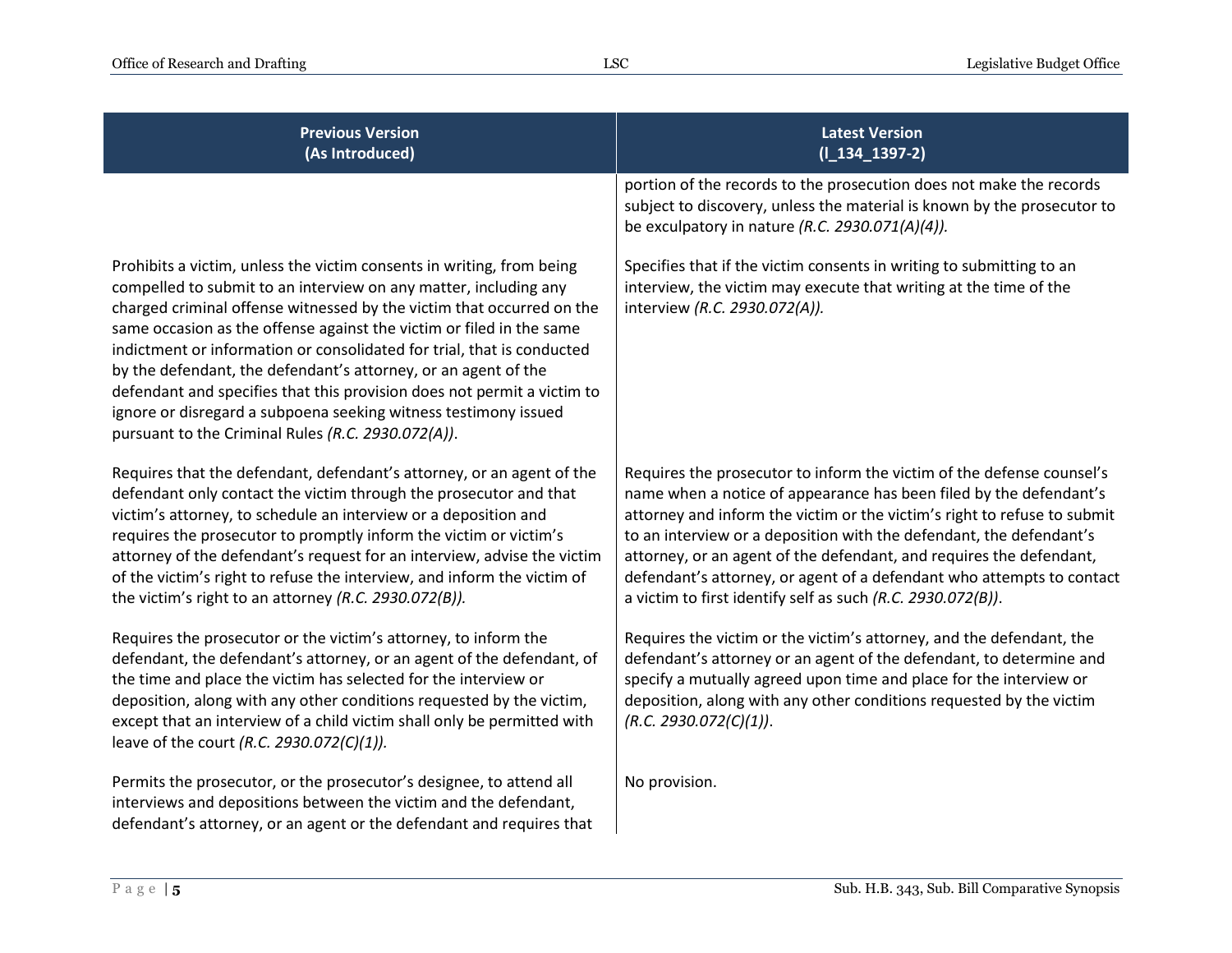| <b>Previous Version</b><br>(As Introduced)                                                                                                                                                                                                                                                                                                                                                                                                                                                                                                                     | <b>Latest Version</b><br>$(I_134_1397-2)$                                                                                                                                                                                                                                                                                                                                                                                                                                                                                                                                                                                                                                                                               |
|----------------------------------------------------------------------------------------------------------------------------------------------------------------------------------------------------------------------------------------------------------------------------------------------------------------------------------------------------------------------------------------------------------------------------------------------------------------------------------------------------------------------------------------------------------------|-------------------------------------------------------------------------------------------------------------------------------------------------------------------------------------------------------------------------------------------------------------------------------------------------------------------------------------------------------------------------------------------------------------------------------------------------------------------------------------------------------------------------------------------------------------------------------------------------------------------------------------------------------------------------------------------------------------------------|
| the prosecutor, by request, receive a copy of the transcript or<br>recording of the interview or deposition at the prosecutor's expense if<br>a transcript or recording of the interview or deposition is made (R.C.<br>2930.072(D)).                                                                                                                                                                                                                                                                                                                          |                                                                                                                                                                                                                                                                                                                                                                                                                                                                                                                                                                                                                                                                                                                         |
| Prohibits the defendant or defendant's attorney from commenting on<br>the victim's refusal to be interviewed or deposed (R.C. 2930.072(E)).                                                                                                                                                                                                                                                                                                                                                                                                                    | No provision.                                                                                                                                                                                                                                                                                                                                                                                                                                                                                                                                                                                                                                                                                                           |
| Grants a victim and victim's representative in a case the right to be<br>present whenever the defendant or alleged juvenile offender in the<br>case is present during any stage of the case against the defendant or<br>alleged juvenile offender that is conducted on the record, other than a<br>grand jury proceeding and requires the court, at any stage of the case<br>at which the victim is present, to permit the victim to be accompanied<br>by a victim advocate or victim representative to provide support to the<br>victim (R.C. 2930.09(A)(1)). | Grants a victim and victim's representative the right to be present<br>during any public proceeding, other than a grand jury proceeding,<br>requires the court, at any stage of the case at which the victim is<br>present, to permit the victim to be accompanied by an individual to<br>provide support to the victim, a victim advocate, and victim<br>representative, grants the victim, victim's representative, and victim's<br>attorney the right to be heard by the court at any proceeding in which<br>any right of the victim is implicated, and grants, if present, the victim,<br>victim's representative, and victim's attorney the right to be heard<br>orally, in writing, or both (R.C. 2930.09(A)(1)). |
| Requires the court, if the victim or victim's representative is not<br>present at a court proceeding in which a right of the victim is at issue,<br>to ask the prosecutor whether the victim and the victim's<br>representative, if the victim or the victim's representative requested<br>notifications, where notified of the time, place, and purpose of the<br>court proceeding and that the victim and the victim's representative<br>had a right to be heard at the court proceeding (R.C. 2930.09(A)(2)).                                               | Expands the list of questions the court must ask the prosecutor if the<br>victim or victim's representative is not present at a court proceeding in<br>which a right of the victim is at issue to include any and all attempts<br>made to give each victim and victim's representative notice and<br>whether the victim and victim representative were conferred with by<br>the prosecutor as required under the Victim's Rights Law (R.C.<br>2930.09(A)(2)(a)).                                                                                                                                                                                                                                                        |
| Prohibits the court from ruling on an substantive issue that implicates<br>a victim's right, accepting a plea, or imposing a sentence if the court<br>determines that timely notice was not given to the victim and the<br>victim's representative, if applicable, or that the victim or victim's<br>representative were not adequately informed of the nature of the                                                                                                                                                                                          | Same provision but also prohibits the court from ruling on any<br>substantive issue that implicates a victim's right, from accepting a plea,<br>or from imposing a sentence if the court determines that the<br>prosecutor failed to confer with the victim and victim's representative                                                                                                                                                                                                                                                                                                                                                                                                                                 |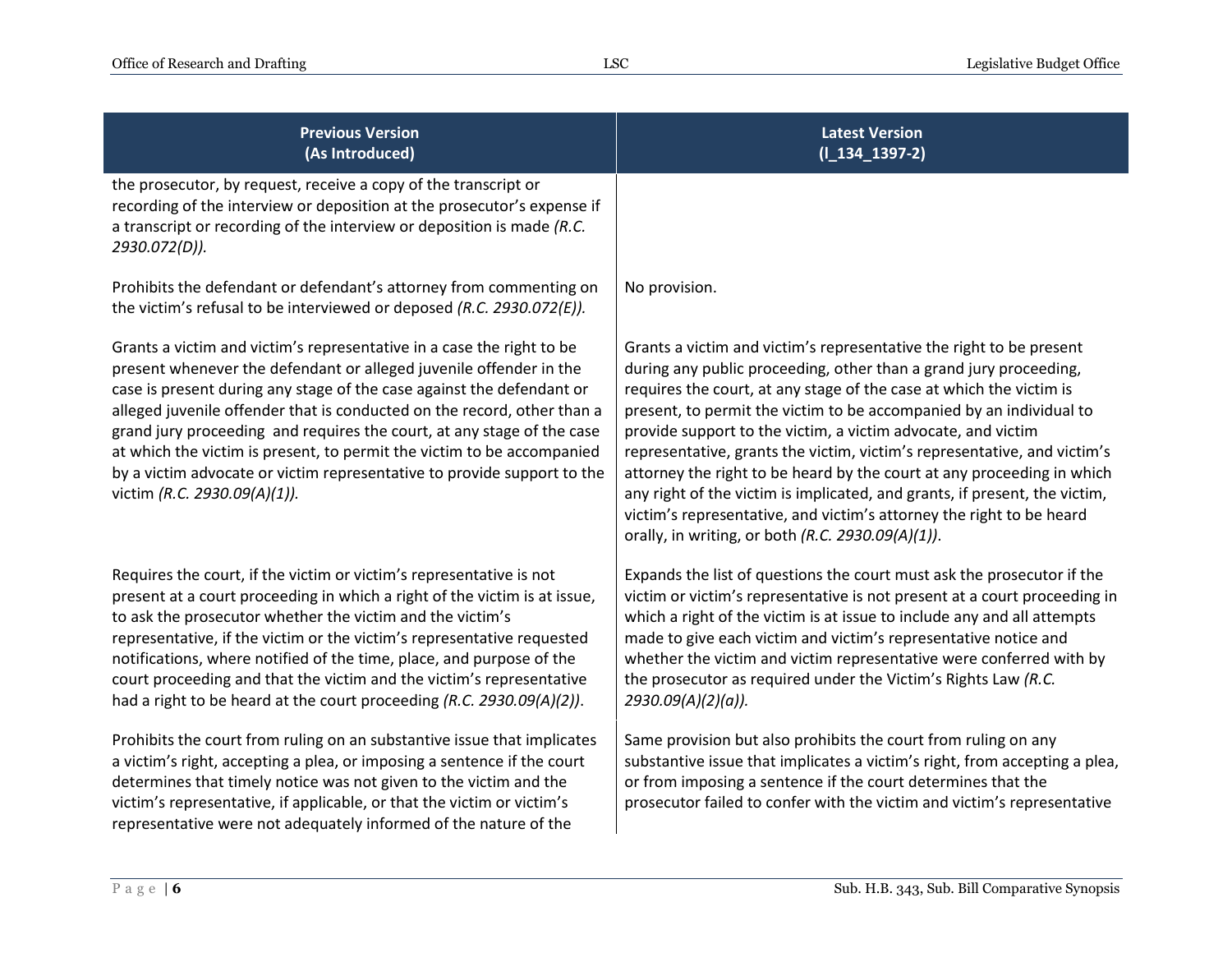| <b>Previous Version</b><br>(As Introduced)                                                                                                                                                                                                                | <b>Latest Version</b><br>$(I_134_1397-2)$                                                                                                                                                                                                                                                                                                                                                                                                                                                                                                                                                                                                                                                                                                                                                                                                                                                                        |
|-----------------------------------------------------------------------------------------------------------------------------------------------------------------------------------------------------------------------------------------------------------|------------------------------------------------------------------------------------------------------------------------------------------------------------------------------------------------------------------------------------------------------------------------------------------------------------------------------------------------------------------------------------------------------------------------------------------------------------------------------------------------------------------------------------------------------------------------------------------------------------------------------------------------------------------------------------------------------------------------------------------------------------------------------------------------------------------------------------------------------------------------------------------------------------------|
| court proceeding and requires the court to continue the court<br>proceeding for the time necessary to notify the victim and victim's<br>representative, if applicable, of the time, place, and nature of the court<br>proceeding (R.C. 2930.09(A)(2)(b)). | as required under the Victim's Rights Law (R.C. 2930.09(A)(2)(b)).                                                                                                                                                                                                                                                                                                                                                                                                                                                                                                                                                                                                                                                                                                                                                                                                                                               |
| No provision.                                                                                                                                                                                                                                             | Permits the court to hold a proceeding where the victim or victim's<br>representative is not present and in which a right of the victim is at<br>issue if the prosecutor informs the court that the victim and victim's<br>representative, if the victim and victim's representative requested<br>notifications, were notified of the time, place, and purpose of the court<br>proceeding and that the victim or victim's representative had a right to<br>be heard at the court proceeding, and any and all attempts to give<br>each victim and victim's representative notice and requires the<br>prosecutor to inform the court of the victim's and victim's<br>representative's position on the matter before the court, if the<br>prosecutor knows the position (R.C. 2930.09(A)(2)(c)).                                                                                                                    |
| No provision.                                                                                                                                                                                                                                             | Requires the prosecutor to file a motion in any post-conviction<br>proceeding or in regards to post-conviction relief, if the prosecutor has<br>a reasonable basis to believe that the victim's representative is not<br>acting in the interests of the victim who is a child or person with a<br>developmental disability, setting forth the grounds of that basis for<br>belief, requires the court to hold a hearing to determine whether the<br>victim's representative is acting in the interests of the victim by a<br>preponderance of the evidence, and requires the court, if the court<br>finds that the victim's representative is not acting in the interests of<br>the victim, to appoint a court-appointed special advocate, guardian ad<br>litem, or a victim's advocate to act as the victim's representative in lieu<br>of the previously appointed victim's representative (R.C. 2945.483(E)). |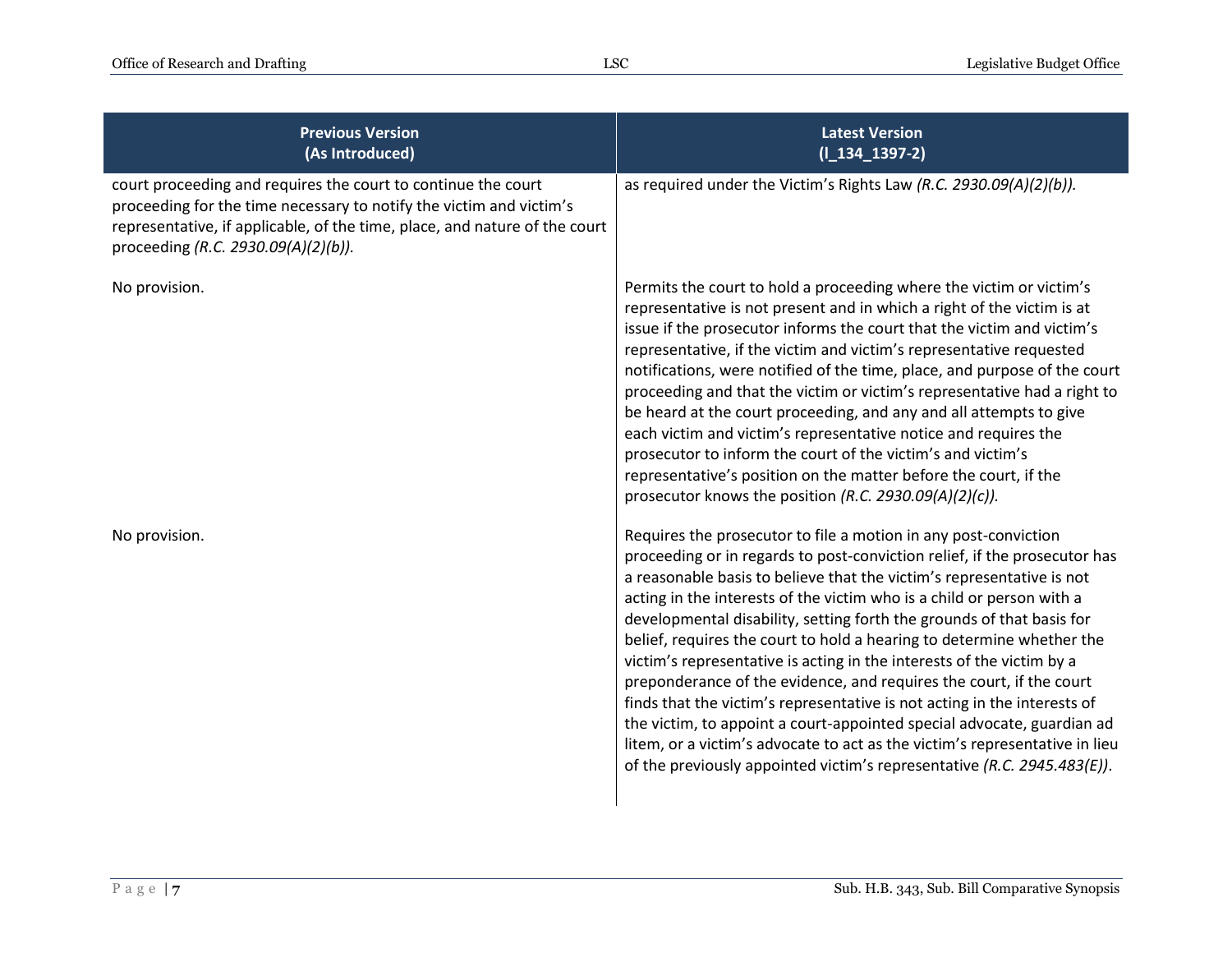| <b>Latest Version</b><br>$(I_134_1397-2)$                                                                                                                                                                                                                                                                                                     |
|-----------------------------------------------------------------------------------------------------------------------------------------------------------------------------------------------------------------------------------------------------------------------------------------------------------------------------------------------|
|                                                                                                                                                                                                                                                                                                                                               |
| Requires the law enforcement agency, on its initial contact with a<br>victim, to document the name of the victim or victims on a separate<br>page of the victim's right/waiver form and on a separate page with<br>documents filed with the court so that the identity of the victim or<br>victims remains confidential (R.C. 2930.04(B)(1)). |
| Requires the law enforcement agency to clearly indicate who DRC is<br>required to notify of the victim's rights and post-conviction<br>information (R.C. 2930.04(B)(1)).                                                                                                                                                                      |
| Provides that, if known, the form must indicate the identity of the<br>victim's representative (R.C. 2930.04(B)(1)).                                                                                                                                                                                                                          |
| States that the page of the form with the name of the victim is not a<br>public record (R.C. 2930.04(B)(1)).                                                                                                                                                                                                                                  |
| Requires the form with the information of the victim or victims to be<br>sent to the prosecutor once completed (R.C. 2930.04(B)(1)).                                                                                                                                                                                                          |
| Requires the prosecutor, if the form is not completed after initial<br>contact with the victim or victims and sent to the prosecutor, to<br>complete the form (R.C. 2930.04(B)(2)).                                                                                                                                                           |
|                                                                                                                                                                                                                                                                                                                                               |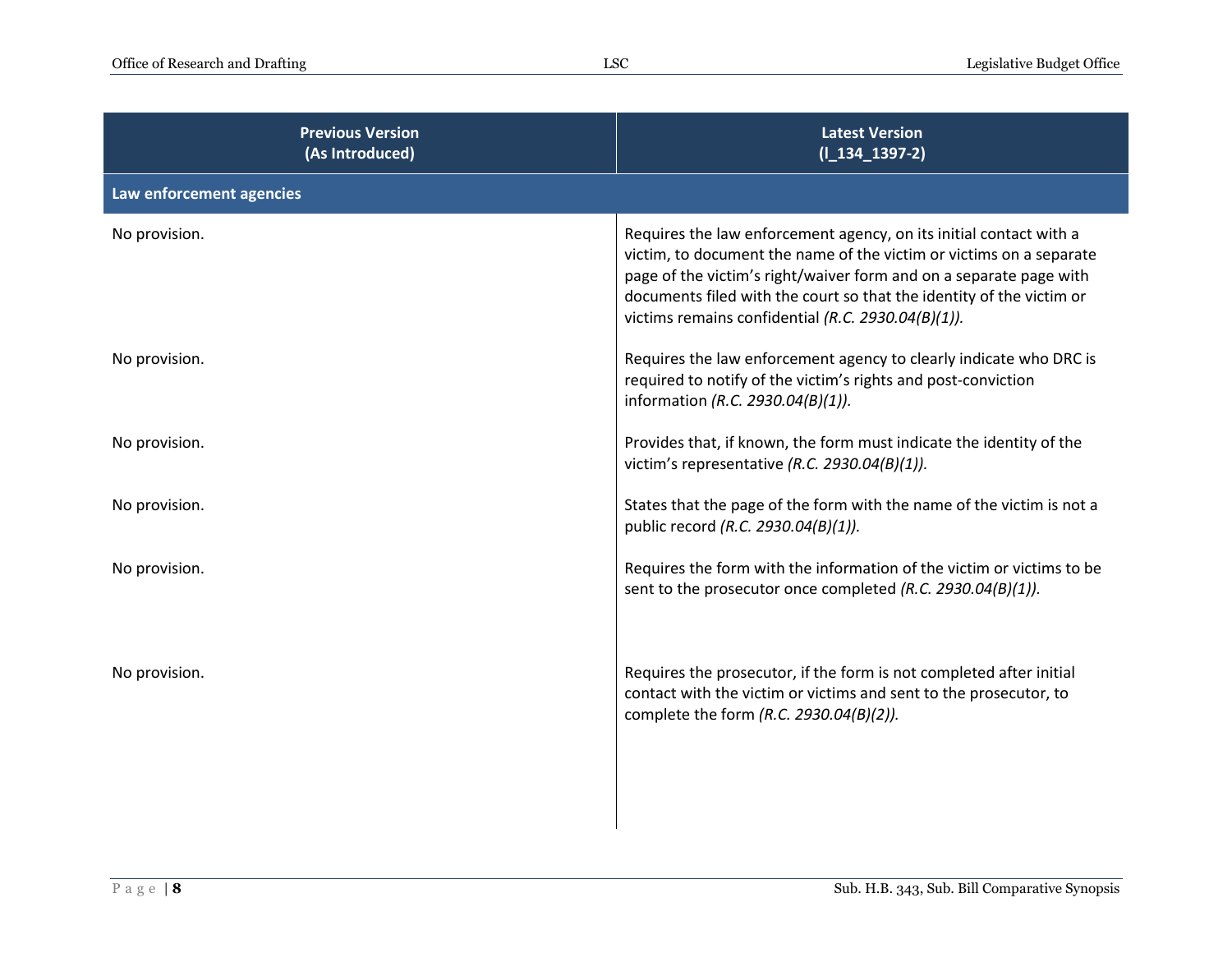| <b>Previous Version</b><br>(As Introduced)                                                                                                  | <b>Latest Version</b><br>$(I_134_1397-2)$                                                                                                                                                                                                                                                                                                                                                                                                                             |
|---------------------------------------------------------------------------------------------------------------------------------------------|-----------------------------------------------------------------------------------------------------------------------------------------------------------------------------------------------------------------------------------------------------------------------------------------------------------------------------------------------------------------------------------------------------------------------------------------------------------------------|
| No provision.                                                                                                                               | Provides that if a victim elects not to receive the notifications<br>described in this section, then the prosecutor must document that<br>waiver and provides that once the prosecutor has met with the victim<br>or victims, the completed form or waiver must be filed with the court<br>(R.C. 2930.04(B)(3)).                                                                                                                                                      |
| No provision.                                                                                                                               | Requires that a victim advocate be designated as the victim's<br>representative in order for the victim advocate to exercise rights on<br>behalf of the victim or victims and requires that the designation be<br>documented either on the victim's rights/waiver form for that victim<br>or victims or, if the victim or victims elect not to exercise the victim's<br>or victims' rights, that the designation be documented on the waiver<br>(R.C. 2930.04(B)(4)). |
| No provision.                                                                                                                               | Allows the court, if no form is completed, to elect to provide the victim<br>with the notifications and identity protections if extenuating<br>circumstances exist (R.C. 2930.04(B)(5)).                                                                                                                                                                                                                                                                              |
| No provision.                                                                                                                               | Requires the court to ask the victim, if present, or the prosecutor, if<br>the victim wishes to update the victim's contact information and<br>inform the victim or victims that it is the victim's duty to notify DRC of<br>any change in address or contact information (R.C. 2930.04(B)(6)).                                                                                                                                                                       |
| Requires law enforcement agencies to retain property of the victim or<br>a criminal offense pursuant to Appellate Rule 9 (R.C. 2930.11(B)). | Requires law enforcement agencies to retain property of the victim or<br>a criminal offense pursuant to the Ohio Rules of Appellate Procedure<br>(R.C. 2930.11(B)).                                                                                                                                                                                                                                                                                                   |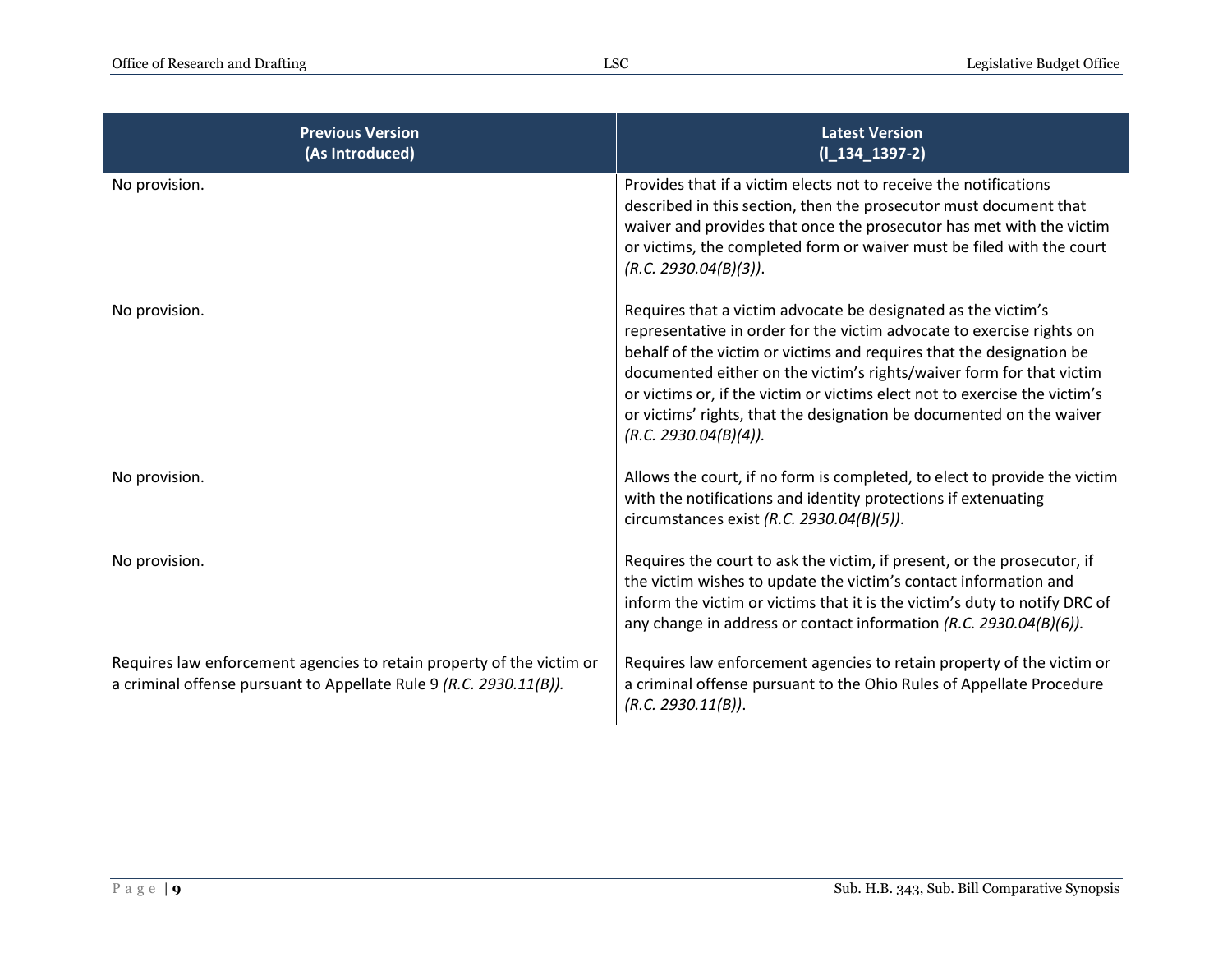| <b>Previous Version</b><br>(As Introduced)                                                                                                                                                                                                                                                                                        | <b>Latest Version</b><br>$(I_134_1397-2)$                                                                                                 |
|-----------------------------------------------------------------------------------------------------------------------------------------------------------------------------------------------------------------------------------------------------------------------------------------------------------------------------------|-------------------------------------------------------------------------------------------------------------------------------------------|
| <b>Records and sealing</b>                                                                                                                                                                                                                                                                                                        |                                                                                                                                           |
| Requires the court to notify the prosecutor of proceeding to seal<br>juvenile records within 30 days prior to the hearing (R.C.<br>$2151.356(C)(2)(c)$ .                                                                                                                                                                          | Requires the notice within 60 days (R.C. 2151.356(C)(2)(c)).                                                                              |
| Requires the court to notify the prosecutor of proceeding to expunge<br>juvenile records within 30 days prior to the hearing (R.C.<br>$2151.358(B)(3)$ ).                                                                                                                                                                         | Requires the notice within 60 days (R.C. 2151.358(B)(3)).                                                                                 |
| Notice and rights in court proceedings                                                                                                                                                                                                                                                                                            |                                                                                                                                           |
| Specifies that a victim and victim's representative have the right to<br>attend a proceeding in a juvenile case without the listed employment<br>related consequences (R.C. 109.42).                                                                                                                                              | Same provision but specifies that it is a juvenile <i>delinquency</i> case (R.C.<br>109.42).                                              |
| Regarding a child victim giving a deposition, requires the judge to<br>notify the child victim's attorney, if applicable of the date, time, and<br>place for taking the deposition and requires that the notice identify the<br>child victim in a manner consistent with the requirements under the<br>bill (R.C. 2152.81(A)(2)). | Removes these requirements (R.C. 2152.81(A)(2)(c)).                                                                                       |
| Regarding the depositions, provides that the judge in the proceeding<br>must preside at the taking of the deposition and rule at that time on<br>any objections of the child victim or the child victim's attorney, if<br>applicable (R.C. 2152.81(A)(2)).                                                                        | Removes the requirement that the judge take any objections of the<br>child victim or the child victim's attorney (R.C. 2152.81(A)(2)(c)). |
| Regarding a victim with a developmental disability giving a deposition,<br>requires the judge to notify the victim's attorney, if applicable of the<br>date, time, and place for taking the deposition and requires that the<br>notice identify the child victim in a manner consistent with the                                  | Removes these requirements (R.C. 2152.811(B)(1)(c)).                                                                                      |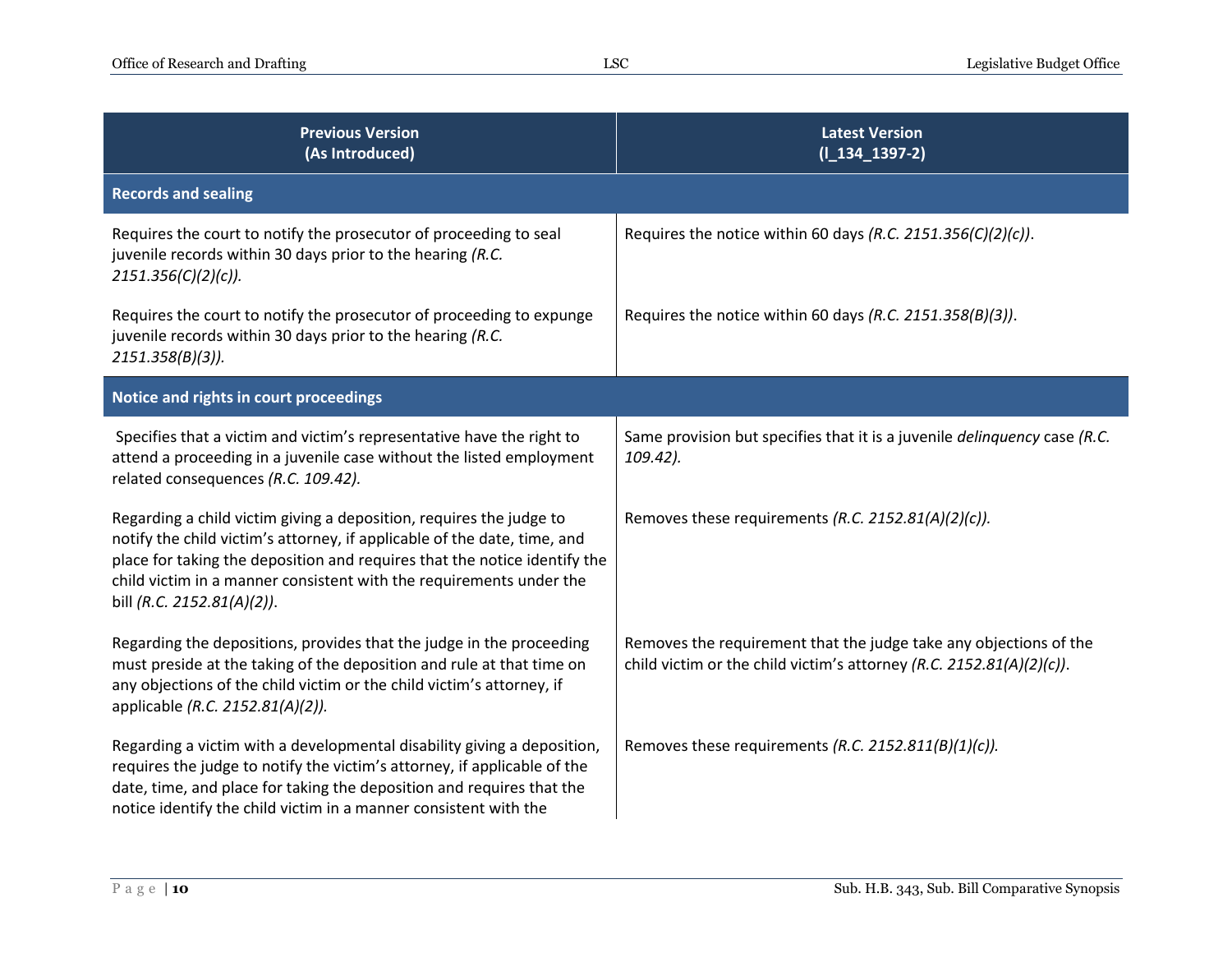| <b>Previous Version</b><br>(As Introduced)                                                                                                                                                                                                                                           | <b>Latest Version</b><br>$(I_134_1397-2)$                                                                                                                                                                                                                                                                                                                                                                                                                                                                                                                                                                                                                                                            |
|--------------------------------------------------------------------------------------------------------------------------------------------------------------------------------------------------------------------------------------------------------------------------------------|------------------------------------------------------------------------------------------------------------------------------------------------------------------------------------------------------------------------------------------------------------------------------------------------------------------------------------------------------------------------------------------------------------------------------------------------------------------------------------------------------------------------------------------------------------------------------------------------------------------------------------------------------------------------------------------------------|
| requirements under the bill (R.C. 2152.811(B)(1)).                                                                                                                                                                                                                                   |                                                                                                                                                                                                                                                                                                                                                                                                                                                                                                                                                                                                                                                                                                      |
| Regarding the depositions, provides that if the prosecution, victim, or<br>victim's attorney requests that the deposition be recorded, it must be<br>recorded in accordance with the requirements under the bill (R.C.<br>$2152.811(B)(2)$ ).                                        | Removes the victim and victim's attorney from the list of requestors<br>(R.C. 2152.811(B)(2)).                                                                                                                                                                                                                                                                                                                                                                                                                                                                                                                                                                                                       |
| Regarding a victim with a developmental disability giving a deposition,<br>permits the victim's attorney and victim's representative to be present<br>during the deposition (R.C. 2152.811(B)(2)).                                                                                   | No provision.                                                                                                                                                                                                                                                                                                                                                                                                                                                                                                                                                                                                                                                                                        |
| Requires a court to consider any relevant oral and written statement<br>made by the victim, the victim's representative, the victim's attorney,<br>the defendant, the defense attorney, or the prosecuting authority<br>regarding sentencing for a misdemeanor (R.C. 2929.22(D)(1)). | Requires a court to consider any relevant oral and written statement<br>made by the victim, the victim's representative, the victim's attorney,<br>the defendant, the defense attorney, and the prosecuting authority<br>regarding sentencing for a misdemeanor (R.C. 2929.22(D)(1)).                                                                                                                                                                                                                                                                                                                                                                                                                |
| Requires that the law enforcement agency that investigates the<br>criminal offense or delinquent act of a defendant or an alleged juvenile<br>offender give the victim or victim's representative specified notice<br>(R.C. 2930.05(A)).                                             | Requires that law enforcement provide that notice to the victim and<br>the victim's representative (R.C. 2930.05(A)).                                                                                                                                                                                                                                                                                                                                                                                                                                                                                                                                                                                |
| No provision.                                                                                                                                                                                                                                                                        | Prohibits the court from ruling on any substantive issue that implicates<br>a victim's right, from accepting a plea, or from imposing a sentence<br>and requires the court to continue the court proceeding for the<br>necessary time to notify the victim if the court determines that timely<br>notice was not given to the victim and victim's representative and that<br>the victim and victim's representative were not adequately informed<br>of the nature of the court proceeding, or that the prosecutor failed to<br>confer with the victim and victim's representative as required under<br>the Victim's Rights Law or Ohio Constitution, Article I, Section 10a (R.C.<br>2930.06(A)(3)). |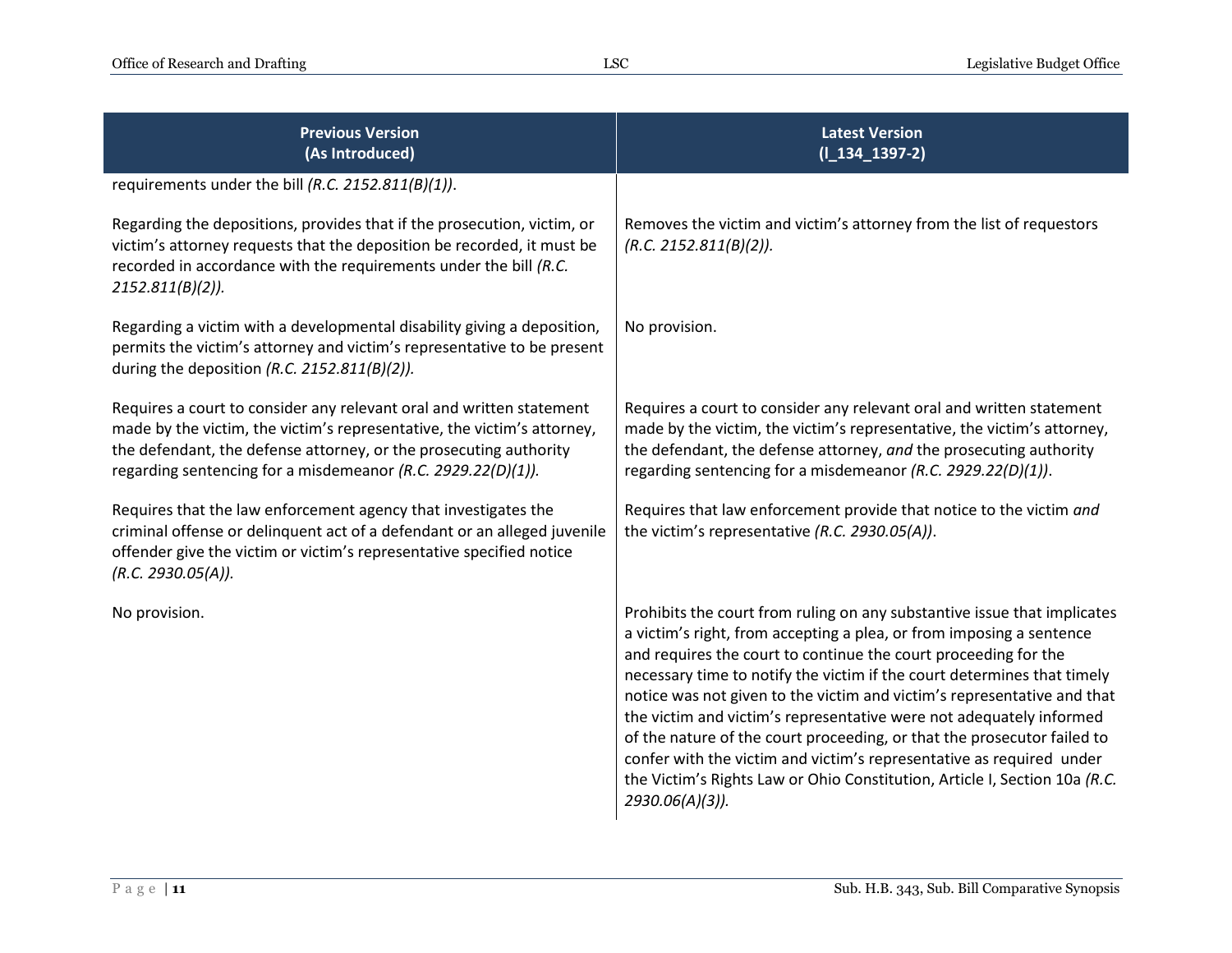| <b>Previous Version</b><br>(As Introduced)                                                                                                                                                                                                                                                                                                                                                                                                                                                                                                                                                                                                                                                                      | <b>Latest Version</b><br>$(I_134_1397-2)$                                                                                                                                                                                                                                                                                                                                                                                                                                   |
|-----------------------------------------------------------------------------------------------------------------------------------------------------------------------------------------------------------------------------------------------------------------------------------------------------------------------------------------------------------------------------------------------------------------------------------------------------------------------------------------------------------------------------------------------------------------------------------------------------------------------------------------------------------------------------------------------------------------|-----------------------------------------------------------------------------------------------------------------------------------------------------------------------------------------------------------------------------------------------------------------------------------------------------------------------------------------------------------------------------------------------------------------------------------------------------------------------------|
| Removes a provision that specifies that a prosecutor's failure to confer<br>with a victim as required and a court's failure to provide the notice as<br>required do not affect the validity of an agreement between the<br>prosecutor and defendant or alleged juvenile offender in the case, a<br>pretrial diversion of the defendant or alleged juvenile offender, an<br>amendment or dismissal of an indictment, information or complaint<br>filed against the defendant or alleged juvenile offender, a plea entered<br>by the defendant or alleged juvenile defender, an admission entered<br>by the defendant or alleged juvenile offender, or any other disposition<br>in the case (R.C. 2930.06(A)(3)). | Restores this provision (R.C. 2930.06(A)(3)).                                                                                                                                                                                                                                                                                                                                                                                                                               |
| Permits a victim or victim's representative not to testify regarding the<br>victim's address, telephone number, place of employment, or other<br>locating information unless the victim specifically consents or the court<br>orders disclosure on finding that a compelling need exists to disclose<br>that information (R.C. 2930.07(B)(1)(a)).                                                                                                                                                                                                                                                                                                                                                               | Removes a provision regarding the court ordering disclosure on finding<br>that a compelling need exists to disclose that information and instead<br>states that the victim and victim's representative have the right not to<br>testify unless the court determines that the fundamental demands of<br>due process of law in the fair administration of criminal justice prevails<br>over the victim's rights to keep the information confidential (R.C.<br>$2930.07(B)$ ). |
| Requires that the court proceeding to determine if a compelling need<br>exists to disclose that information be held in-camera, with the victim<br>and the victim's representative present (R.C. 2930.07(B)(1)(b)).                                                                                                                                                                                                                                                                                                                                                                                                                                                                                              | Requires the court to determine if the fundamental demands of the<br>due process of law in the fair administration of criminal justice prevails<br>over the victim's rights to keep the information confidential pursuant<br>to an in-camera review and removes the requirement that the victim<br>and the victim's attorney, if applicable, be present during that in-<br>camera proceeding (R.C. 2930.07(B)).                                                             |
| Prohibits a defendant from compelling any witness to a criminal<br>offense or delinquent act to testify at any proceeding, including any<br>juvenile court proceeding, regarding the witness's address, telephone<br>number, place of employment, or other locating information unless                                                                                                                                                                                                                                                                                                                                                                                                                          | No provision.                                                                                                                                                                                                                                                                                                                                                                                                                                                               |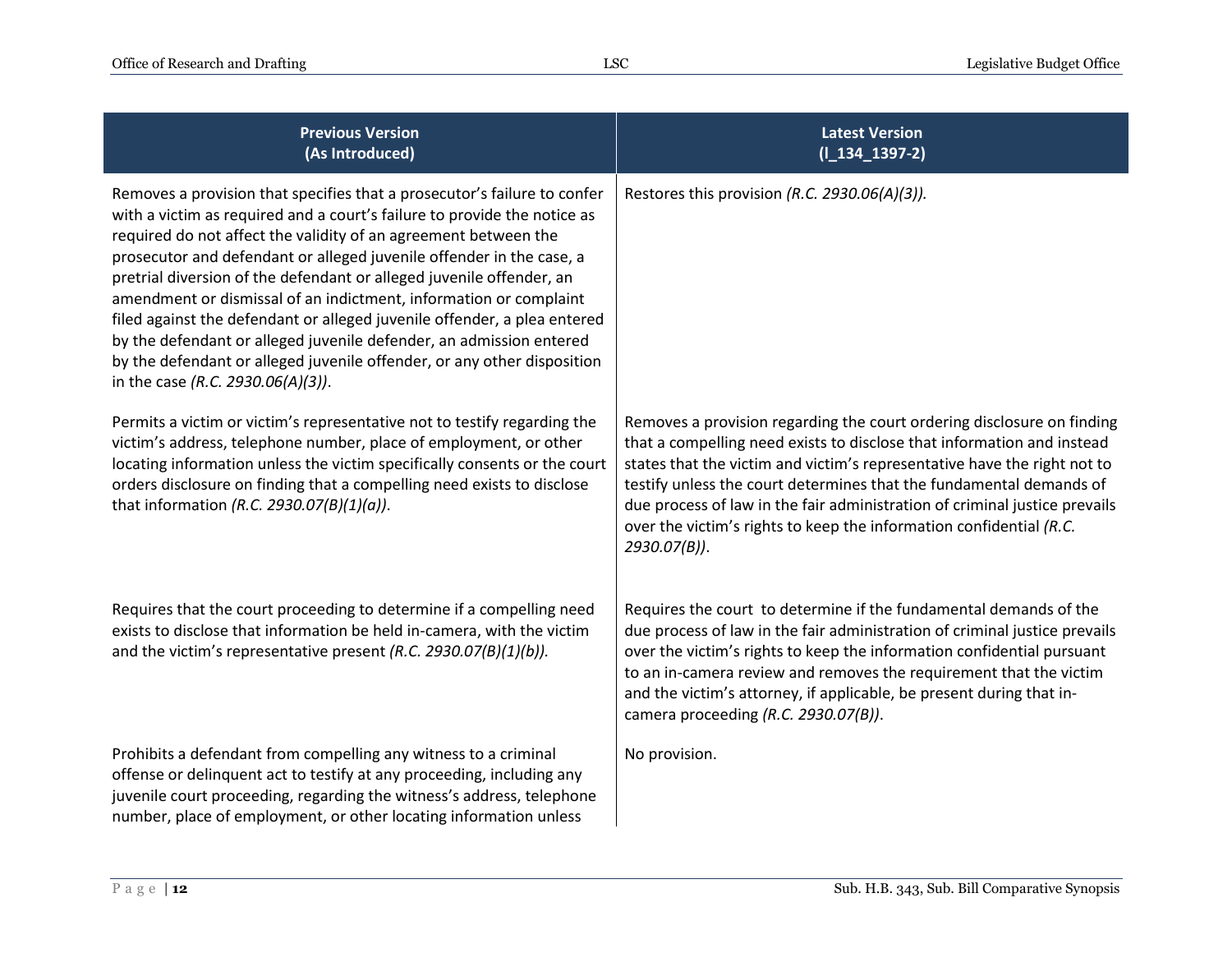| <b>Previous Version</b><br>(As Introduced)                                                                                                                                                                                                                                                                                                                                                                                                                                                                                                     | <b>Latest Version</b><br>$(I_134_1397-2)$                                                                                                                                                                                                                                                                                                                                                                                                                                                                        |
|------------------------------------------------------------------------------------------------------------------------------------------------------------------------------------------------------------------------------------------------------------------------------------------------------------------------------------------------------------------------------------------------------------------------------------------------------------------------------------------------------------------------------------------------|------------------------------------------------------------------------------------------------------------------------------------------------------------------------------------------------------------------------------------------------------------------------------------------------------------------------------------------------------------------------------------------------------------------------------------------------------------------------------------------------------------------|
| the witness specifically consents in writing or the court orders<br>disclosure of that information on finding that a compelling need for<br>that information exists after an in-camera review where the victim and<br>victim's representative are present (R.C. 2930.07(B)(2)(a) and (b)).                                                                                                                                                                                                                                                     |                                                                                                                                                                                                                                                                                                                                                                                                                                                                                                                  |
| Requires notice to the victim or victim's attorney that if the court<br>orders restitution, the victim or victim's attorney has the right to file a<br>restitution lien (R.C. 2930.12(A)(7)).                                                                                                                                                                                                                                                                                                                                                  | Removes the word "restitution" (R.C. 2930.12(A)(7)).                                                                                                                                                                                                                                                                                                                                                                                                                                                             |
| Permits the victim in the case or victim's representative to make a<br>written and oral statement regarding the impact of the criminal<br>offense or delinquent act (R.C. 2930.13(A)).                                                                                                                                                                                                                                                                                                                                                         | Permits the victim in the case and the victim's representative, if<br>applicable, to make a written and oral statement (R.C. 2930.13(A)).                                                                                                                                                                                                                                                                                                                                                                        |
| Requires the court to provide a copy of the presentence investigation<br>report to the prosecutor assigned to the case at least seven days prior<br>to the sentencing hearing if it is provided to the defendant and<br>requires the prosecutor to, upon request, provide a copy of the report<br>to the victim, victim's representative, and victim's attorney at least five<br>days prior to the sentencing hearing, except for the parts of the report<br>that are redacted by the court or made confidential by law (R.C.<br>2930.131(A)). | Requires the court to simultaneously provide a copy of the<br>presentence investigation report to the prosecutor assigned to the<br>case if the report is made available to the defendant prior to the<br>sentencing hearing and requires the prosecutor, if requested, to<br>promptly forward a copy of the report to the victim, victim's<br>representative, and victim's attorney, except for the parts of the report<br>that are redacted by the court or made confidential by law (R.C.<br>$2930.131(A)$ ). |
| Requires the court to inform the parties and the victim, the victim's<br>representative, and victim's attorney of the court decision if the court<br>decides to redact any portion of the presentence investigation report<br>(R.C. 2930.131(B)).                                                                                                                                                                                                                                                                                              | Removes this requirement (R.C. 2930.131(B)).                                                                                                                                                                                                                                                                                                                                                                                                                                                                     |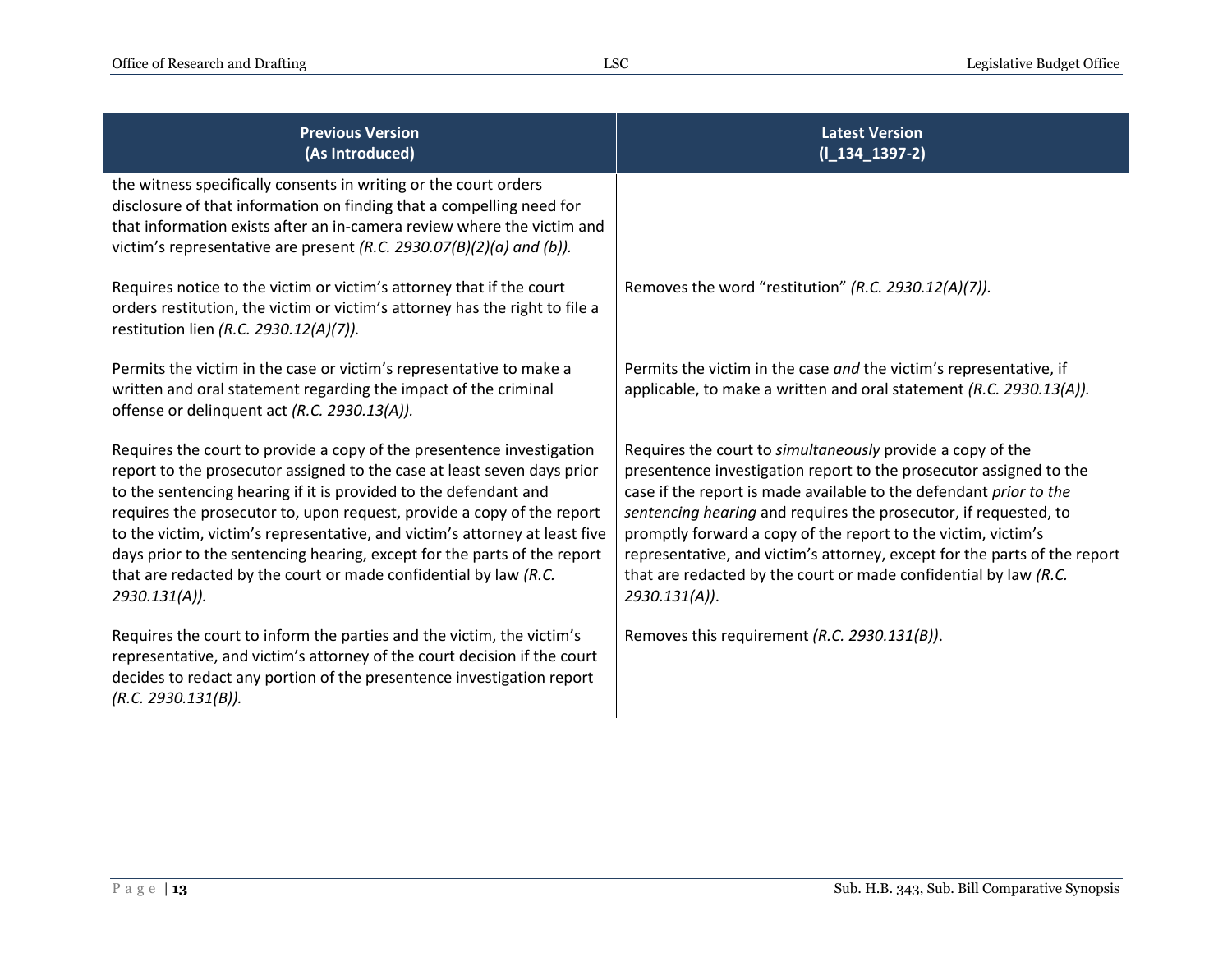| <b>Previous Version</b><br>(As Introduced)                                                                                                                                                                                                                                                                                                                                                                                                                                                                                                           | <b>Latest Version</b><br>$(I_134_1397-2)$                                                                                                         |
|------------------------------------------------------------------------------------------------------------------------------------------------------------------------------------------------------------------------------------------------------------------------------------------------------------------------------------------------------------------------------------------------------------------------------------------------------------------------------------------------------------------------------------------------------|---------------------------------------------------------------------------------------------------------------------------------------------------|
| Requires the court to permit the victim or victim's representative to be<br>heard orally, in writing, or both during the sentencing or disposition<br>proceeding before the court imposes a sentence upon, or enters an<br>order of disposition for, a defendant of alleged juvenile offender (R.C.<br>2930.14(A)).                                                                                                                                                                                                                                  | Requires the court to permit the victim and victim's representative, if<br>applicable, to be heard orally, in writing, or both (R.C. 2930.14(A)). |
| Requires the prosecutor or the prosecutor's designee, within seven<br>days after a defendant is sentenced to a term of an incarceration, to<br>provide written notice to the victim and victim's representative of the<br>right of the victim or victim's representative, any member of the<br>victim's family or any member of the victim's household to request not<br>to receive mail from the inmate who was convicted of committing a<br>criminal offense against the victim and specifies what that notice must<br>contain (R.C. 2930.161(A)). | No provision.                                                                                                                                     |
| Requires the custodial agency to notify the inmate of the request and<br>that sending such mail will result in appropriate sanctions, including,<br>but not limited to, reduction or denial of earned release credits and<br>review of all outgoing mail (R.C. 2930.161(B)).                                                                                                                                                                                                                                                                         | No provision.                                                                                                                                     |
| Prohibits the custodial agency from knowingly forwarding mail<br>contrary to the request and requires the custodial agency retain<br>inmate mail and forward the mail to the prosecutor that prosecuted<br>the inmate for the underlying offense and retain the mail for at least<br>one year from the date the inmate is released (R.C. 2930.161(C)).                                                                                                                                                                                               | No provision.                                                                                                                                     |
| Provides that the provisions regarding inmate mail must not be<br>construed as altering or limiting an order from a court of competent<br>jurisdiction permitting contact between an incarcerated offender and<br>the child or children of that offender (R.C. 2930.161(D)).                                                                                                                                                                                                                                                                         | No provision.                                                                                                                                     |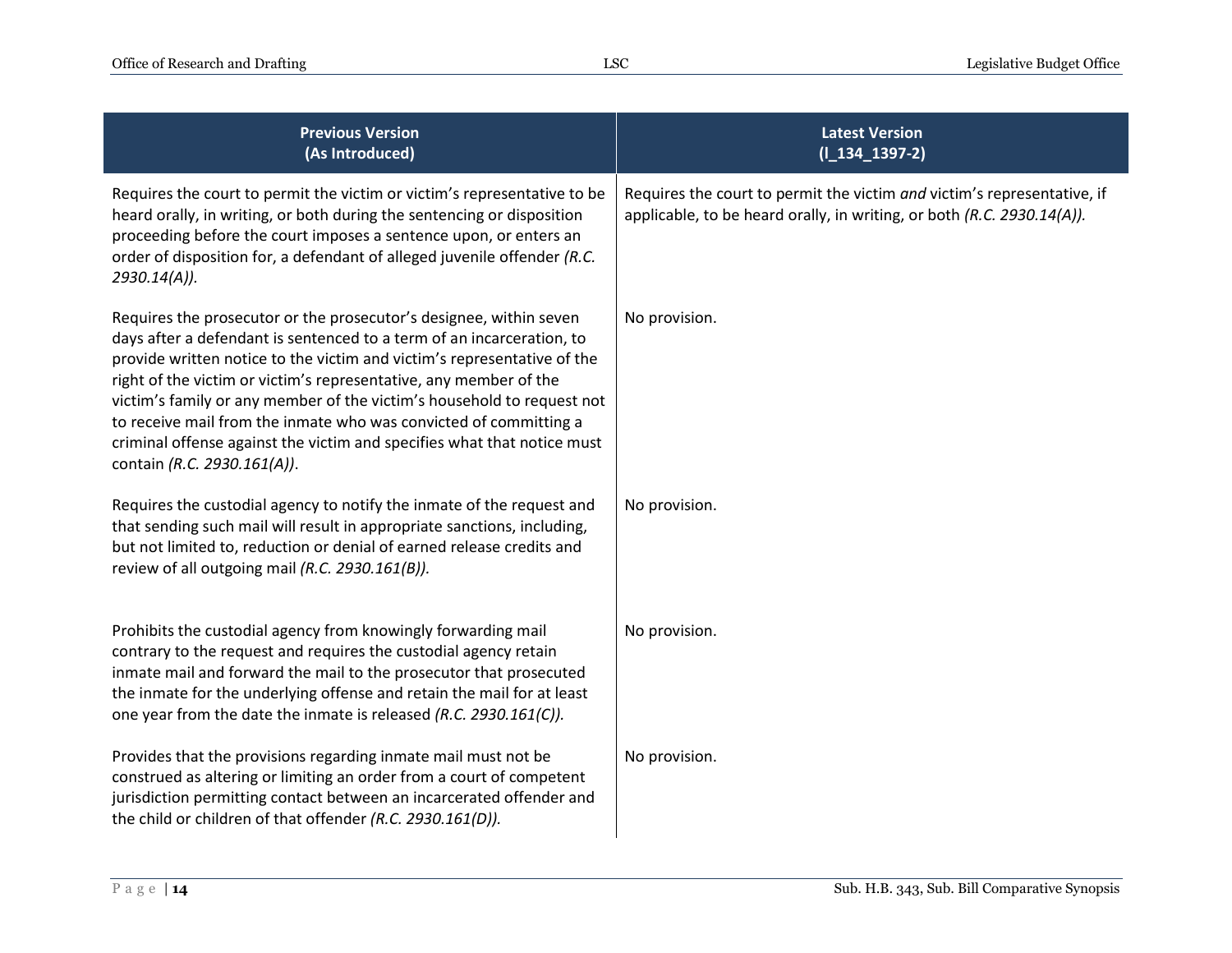| <b>Previous Version</b><br>(As Introduced)                                                                                                                                                                                                                                                                                                                                                                  | <b>Latest Version</b><br>$(I_134_1397-2)$                                                                                                                                                         |
|-------------------------------------------------------------------------------------------------------------------------------------------------------------------------------------------------------------------------------------------------------------------------------------------------------------------------------------------------------------------------------------------------------------|---------------------------------------------------------------------------------------------------------------------------------------------------------------------------------------------------|
| Requires the probation department to notify the victim and victim's<br>representative of any conduct by the defendant or alleged juvenile<br>offender that raises a concern for the victim's safety where the victim<br>or victim's representative have requested notice and have provided<br>current contact information as soon as it becomes known to the<br>probation department (R.C. 2930.162(B)(4)). | No provision.                                                                                                                                                                                     |
| Requires the probation department to notify the victim and the<br>victim's representative, following a risk assessment of the terms of<br>probation or community control, including the period of supervision<br>and any modifications to the terms of probation or community control,<br>of any restricted locations and any other conditions that impact<br>community safety (R.C. 2930.162(B)(5)).       | Requires the probation department to notify the victim and the<br>victim's attorney of any other conditions of probation or community<br>control that impact victim safety (R.C. 2930.161(B)(4)). |
|                                                                                                                                                                                                                                                                                                                                                                                                             |                                                                                                                                                                                                   |
| <b>Financial sanctions and restitution</b>                                                                                                                                                                                                                                                                                                                                                                  |                                                                                                                                                                                                   |
| Requires the child to make restitution to the victim of the child's<br>delinquent act or juvenile offense, or, if the victim is deceased, to the<br>estate of the victim (instead of the survivor of the victim under existing<br>law) (R.C. 2152.20(A)(3)).                                                                                                                                                | Restores requirement that restitution be made to a survivor of the<br>victim if the victim is deceased (R.C. 2152.20(A)(3)).                                                                      |
| Includes juvenile traffic offenses in the court's consideration for<br>restitution (R.C. 2152.203(B), (D), (F), and (H)).                                                                                                                                                                                                                                                                                   | No provision.                                                                                                                                                                                     |
| No provision.                                                                                                                                                                                                                                                                                                                                                                                               | Allows the court to order community service for an act that if<br>committed by an adult would be a minor misdemeanor if that order<br>would generate funds for restitution (R.C. 2152.20(D)).     |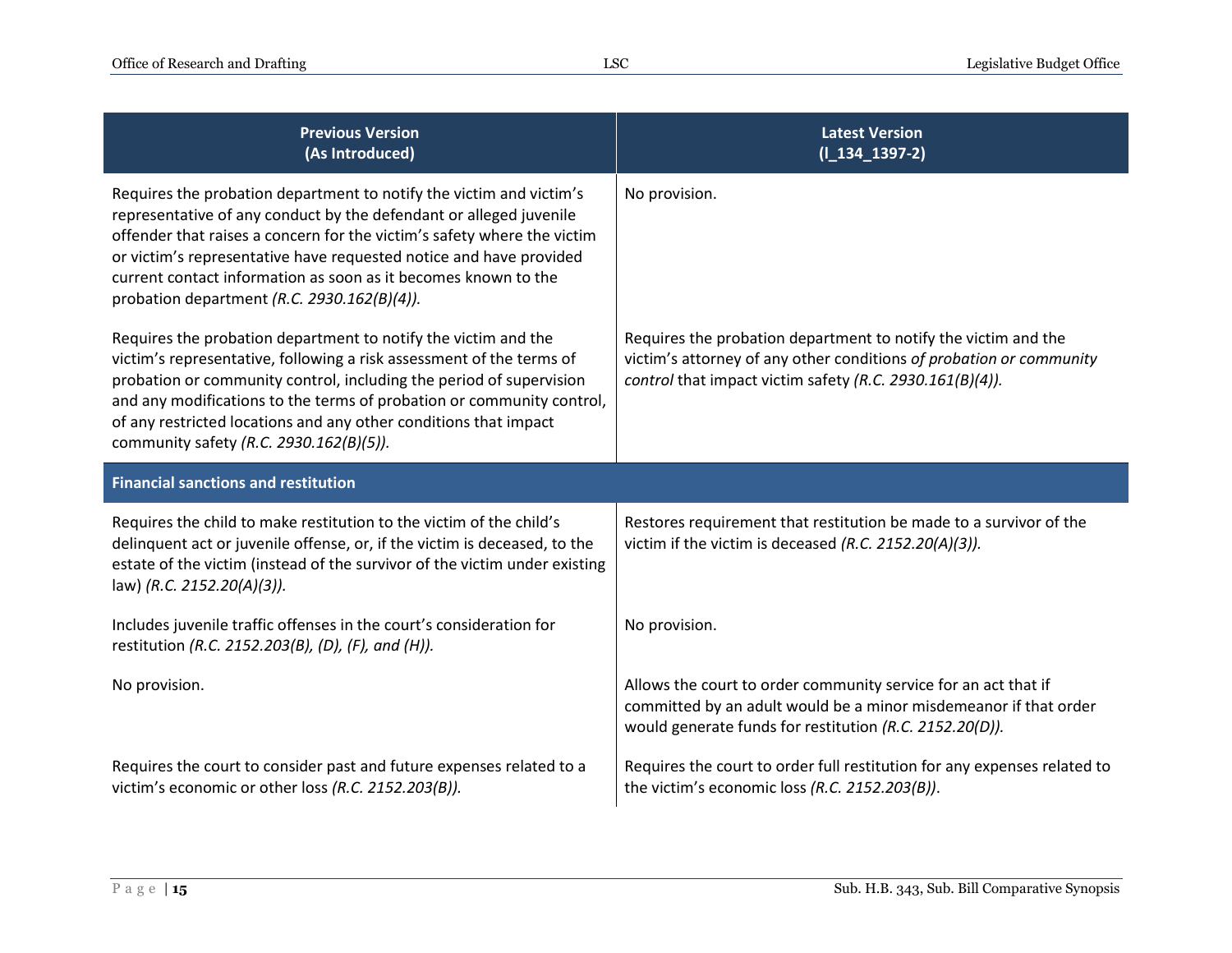| <b>Previous Version</b><br>(As Introduced)                                                                                                                                                                                                                      | <b>Latest Version</b><br>$(I_134_1397-2)$                                                                                                                                                                                                                                               |
|-----------------------------------------------------------------------------------------------------------------------------------------------------------------------------------------------------------------------------------------------------------------|-----------------------------------------------------------------------------------------------------------------------------------------------------------------------------------------------------------------------------------------------------------------------------------------|
| Prohibits the court from considering a delinquent child's or juvenile<br>traffic offender's present or future ability to pay restitution (R.C.<br>$2152.203(B)$ ).                                                                                              | Removes this prohibition (R.C. 2152.203(B)).                                                                                                                                                                                                                                            |
| Prohibits a pending insurance or governmental program claim made by<br>the victim from delaying payment of restitution as ordered (R.C.<br>$2152.203(B)$ ).                                                                                                     | No provision.                                                                                                                                                                                                                                                                           |
| Includes wages or profits lost due to injury of the victim, and wages or<br>profits lost by the victim's parent or guardian while caring for the<br>victim if the victim is a minor to be included in the definition of<br>economic loss (R.C. 2152.203(B)(4)). | Includes wages or profits lost due to injury or harm to the victim as<br>determined by the court in the definition of economic loss and<br>removes wages or profits lost by the minor victim's parent or guardian<br>while caring for the injured minor victim $(R.C. 2152.203(B)(4)).$ |
| Includes wages or profits lost by victim, and wages or profits lost by<br>the victim's parent or guardian, during time spent as a witness or<br>assisting law enforcement or the prosecutor in the definition of<br>economic loss (R.C. 2152.203(B)(5)).        | No provision.                                                                                                                                                                                                                                                                           |
| Includes expenses related to installing or increasing security devices,<br>systems, or replacing or adding locks in the definition of economic loss<br>(R.C. 2152.203(B)(6)).                                                                                   | No provision.                                                                                                                                                                                                                                                                           |
| Includes expenses relating to monitoring the credit report and<br>repairing the credit of a victim of identity fraud for a reasonable period<br>of time in the definition of economic loss (R.C. 2152.203(B)(8)).                                               | No provision.                                                                                                                                                                                                                                                                           |
| Allows the court to impose specified payment schedules on restitution<br>payments and allows the court to require the execution of a<br>satisfactory performance bond or any other action to ensure payment<br>of restitution (R.C. 2152.203(C)).               | Removes this provision and instead allows the court to require the<br>execution of a satisfactory performance bond or take other action<br>permitted by law to ensure payment of restitution (R.C. 2152.203(C)).                                                                        |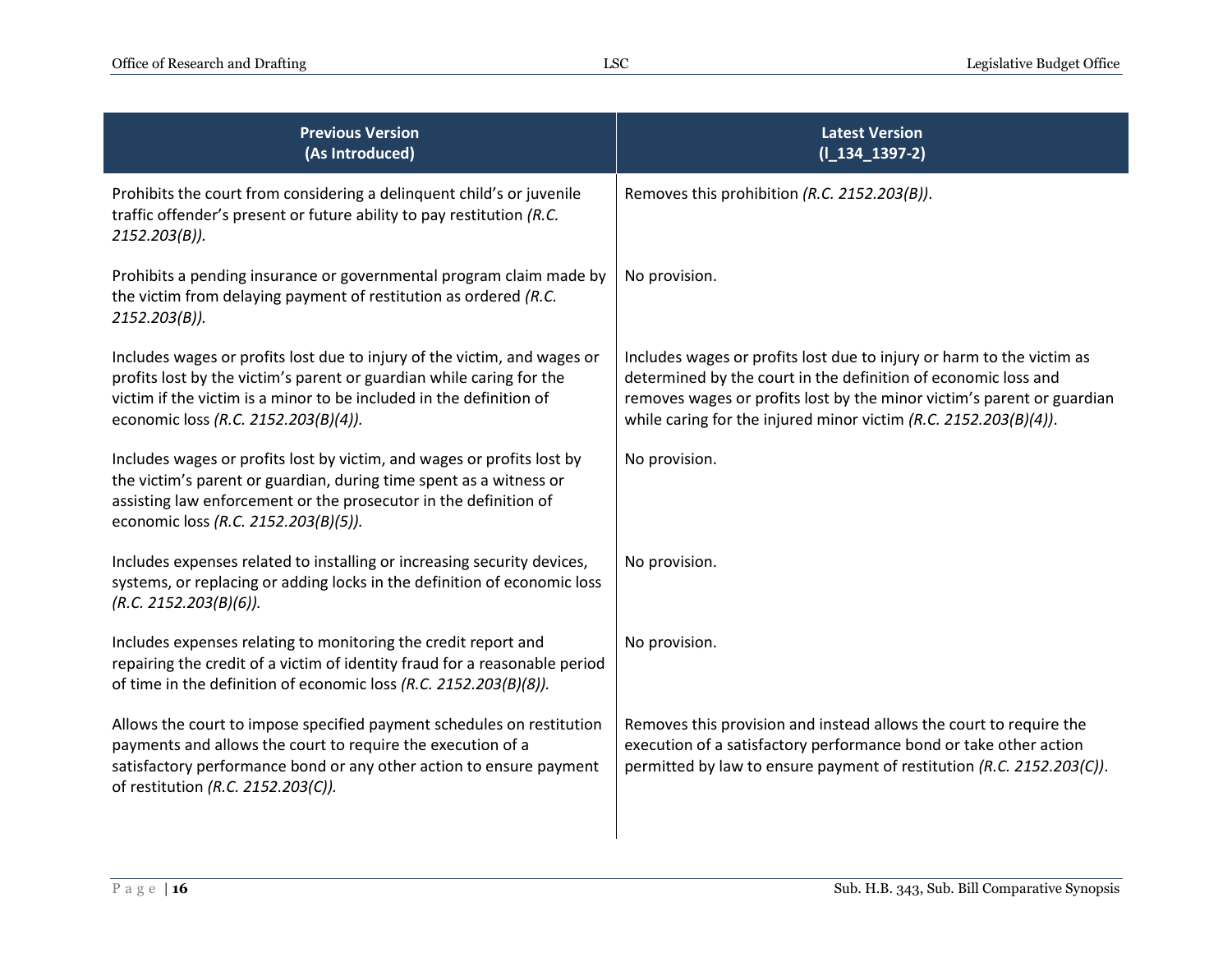| <b>Previous Version</b><br>(As Introduced)                                                                                                                                                                                                                                              | <b>Latest Version</b><br>$(I_134_1397-2)$                                                                                                                                                                                                                                                                                                                                                                                                                                                                                                                                                                                                                                                                                                                                                                                                             |
|-----------------------------------------------------------------------------------------------------------------------------------------------------------------------------------------------------------------------------------------------------------------------------------------|-------------------------------------------------------------------------------------------------------------------------------------------------------------------------------------------------------------------------------------------------------------------------------------------------------------------------------------------------------------------------------------------------------------------------------------------------------------------------------------------------------------------------------------------------------------------------------------------------------------------------------------------------------------------------------------------------------------------------------------------------------------------------------------------------------------------------------------------------------|
| Requires that any money owed by the state or by a political subdivision<br>to a delinquent child who is required to make restitution be assigned<br>to the discharge of the child's or offender's outstanding restitution<br>obligation (R.C. 2152.203(D)).                             | Same provision but specifies that the money be assigned upon<br>notification by the court (R.C. 2152.203(D)).                                                                                                                                                                                                                                                                                                                                                                                                                                                                                                                                                                                                                                                                                                                                         |
| Exempts a restitution obligation from discharge in bankruptcy or to<br>any other statutory or common law proceeding for relief against<br>creditors, except to the extent required by federal law (R.C.<br>$2152.203(G)$ ).                                                             | Removes this provision and instead specifies that a restitution<br>obligation imposed by a court does not expire until paid in full and that<br>if an order remains unpaid in full, it will be reduced to a civil<br>judgement in favor of the victim prior to the termination of the court's<br>jurisdiction upon the delinquent child's attainment of 21 years of age,<br>requires the person, if the order is reduced to such a judgment, to pay<br>the restitution under the order is the judgment debtor, and provides<br>that the court retains jurisdiction over the restitution until the<br>delinquent child attains 21 years of age and the civil judgment<br>obligation continues to be enforceable by a victim, victim's<br>representative, or victim's attorney, if applicable, until the obligation is<br>satisfied (R.C. 2152.203(G)). |
| Allows the court to waive the payment of specified court costs when<br>the court determines that the offender is indigent and waives the<br>payment of all court costs imposed upon the indigent offender (R.C.<br>$2743.70(A)(1)(b)$ and $(A)(2)(b)$ ).                                | Prohibits the court from waiving the payment of the specified court<br>costs (R.C. 2152.203(A)(1)(b) and (A)(2)(b)).                                                                                                                                                                                                                                                                                                                                                                                                                                                                                                                                                                                                                                                                                                                                  |
| Requires the court to order full restitution for any past and future<br>expenses related to a victim's economic loss as a result of the criminal<br>offense and prohibits the court from considering the offender's<br>present or future ability to pay restitution (R.C. 2929.281(A)). | Requires the court to order full restitution for any expenses related to<br>a victim's economic loss due to the criminal offense (R.C. 2929.281(A)).                                                                                                                                                                                                                                                                                                                                                                                                                                                                                                                                                                                                                                                                                                  |
| Specifies that a pending insurance or governmental program claim<br>made by a victim will not delay a payment of restitution as ordered by<br>the court (R.C. 2929.281(A)).                                                                                                             | No provision.                                                                                                                                                                                                                                                                                                                                                                                                                                                                                                                                                                                                                                                                                                                                                                                                                                         |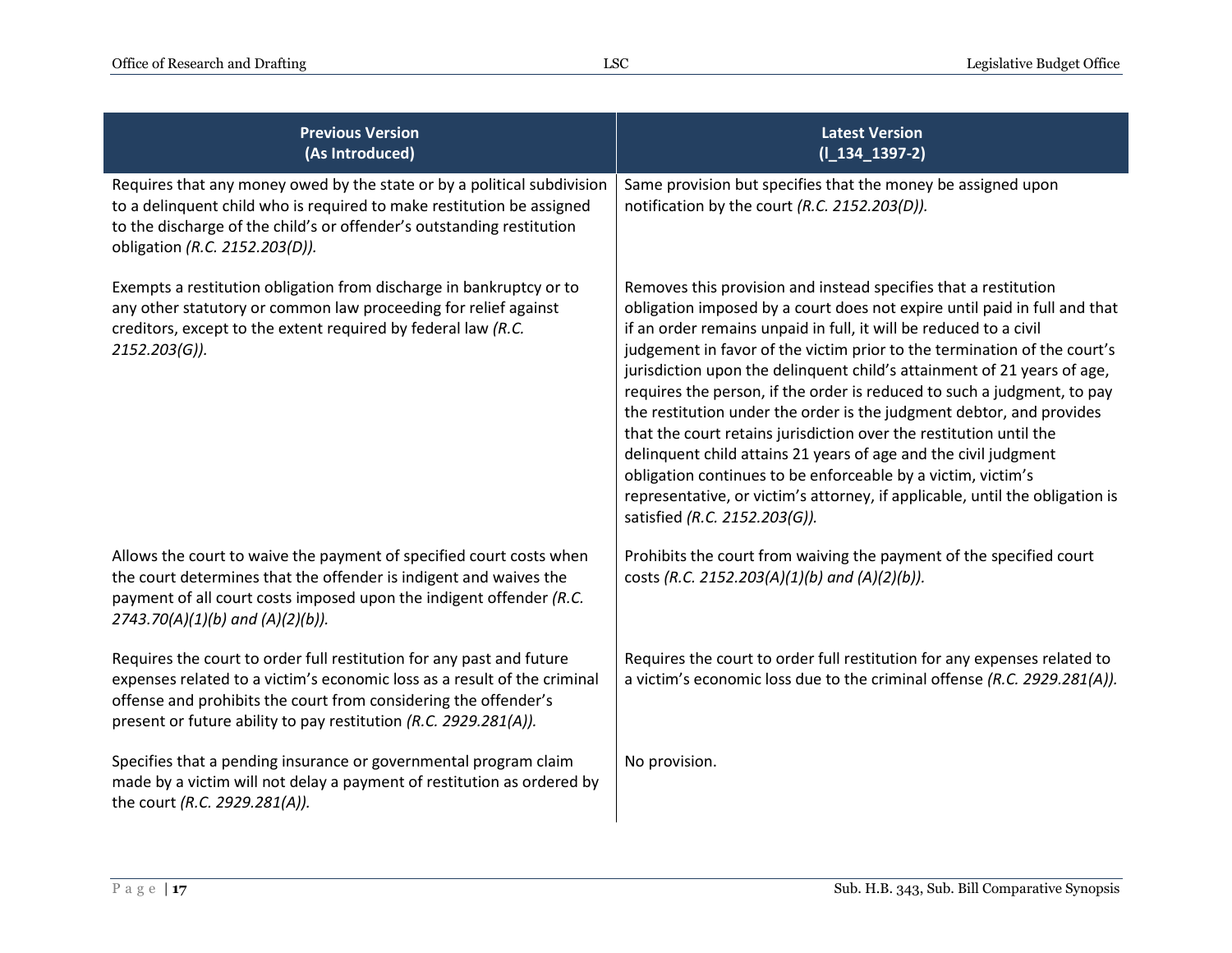| <b>Previous Version</b><br>(As Introduced)                                                                                                                                                                                                                                                                                                                         | <b>Latest Version</b><br>$(I_134_1397-2)$                                                                                    |
|--------------------------------------------------------------------------------------------------------------------------------------------------------------------------------------------------------------------------------------------------------------------------------------------------------------------------------------------------------------------|------------------------------------------------------------------------------------------------------------------------------|
| Includes wages or profits lost due to injury of the victim and, if the<br>victim is a minor, wages or profits lost by the minor victim's parent or<br>guardian while caring for the injured minor victim in the definition of<br>economic loss (R.C. 2929.281(A)(4)).                                                                                              | Includes only wages or profits lost due to injury or harm to the victim<br>as determined by the court (R.C. 2929.281(A)(4)). |
| Includes wages or profits lost by the victim and, if the victim is a minor,<br>wages or profits lost by the minor victim's parent or guardian due to<br>time spent as a witness or assisting law enforcement or the<br>prosecutor, with lost wages including commission income as well as<br>base wages, in the definition of economic loss (R.C. 2929.281(A)(5)). | No provision.                                                                                                                |
| Includes expenses incurred by an adult victim in relocating away from<br>an offender, including, but not limited to, deposits for utilities,<br>deposits for rental housing, temporary food and lodging expenses, and<br>clothing and personal items in the definition of economic loss (R.C.<br>2929.281(A)(6)).                                                  | No provision.                                                                                                                |
| Includes expenses related to installing or increasing security related to<br>felony or misdemeanor offenses or violence, including, but not limited<br>to, a security device or system or the replacement or addition of locks<br>in the definition of economic loss (R.C. 2929.281(A)(7)).                                                                        | No provision.                                                                                                                |
| Includes expenses related to monitoring the credit report of and<br>repairing the credit of a victim of identity fraud for a period of time<br>reasonably necessary to make the victim whole in the definition of<br>economic loss (R.C. 2929.281(A)(9)).                                                                                                          | No provision.                                                                                                                |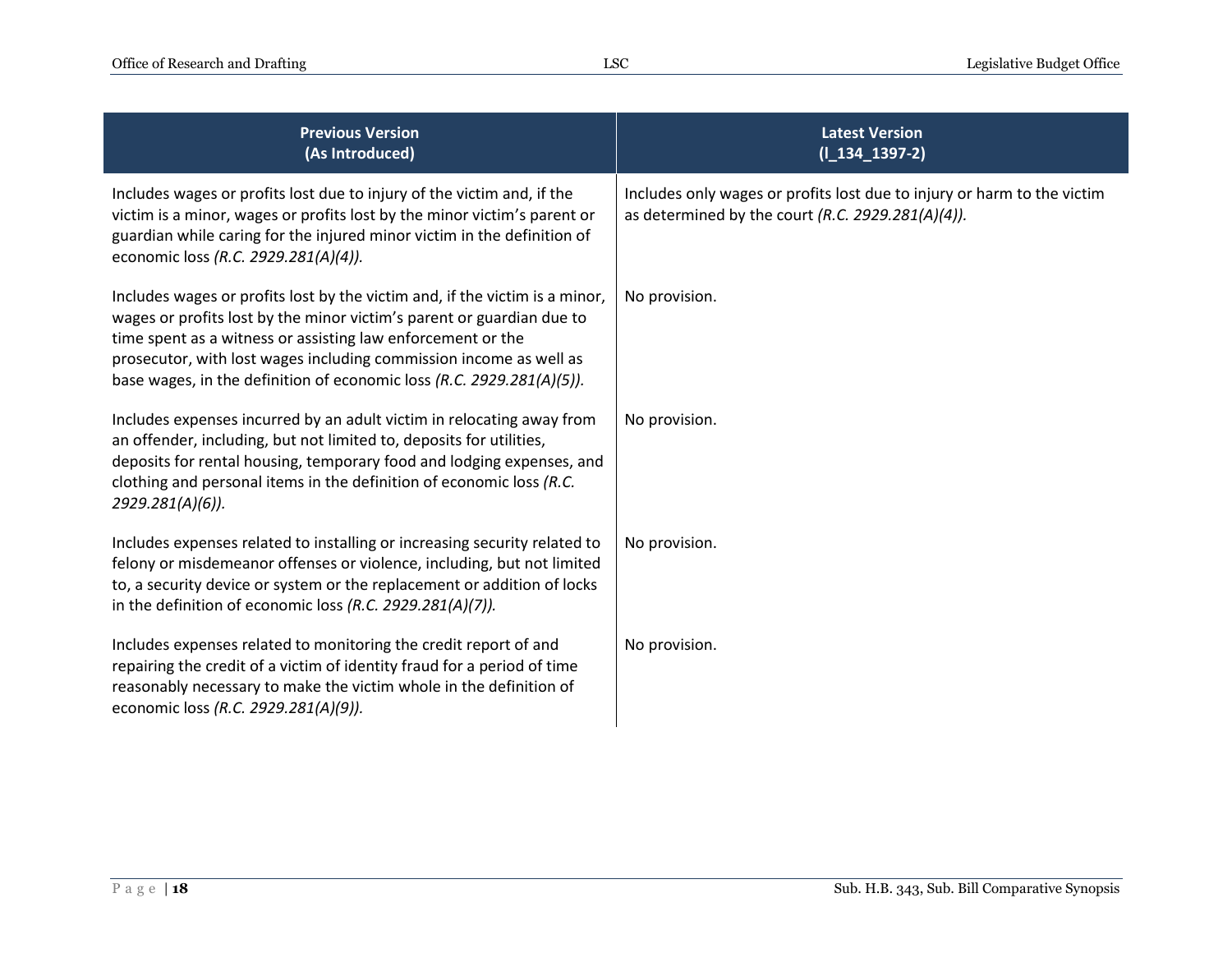| <b>Previous Version</b><br>(As Introduced)                                                                                                                                                                                                                                                                                                                                 | <b>Latest Version</b><br>$(I_134_1397-2)$                                                                                                                                                                                                                                                                                                                                                                                                                           |
|----------------------------------------------------------------------------------------------------------------------------------------------------------------------------------------------------------------------------------------------------------------------------------------------------------------------------------------------------------------------------|---------------------------------------------------------------------------------------------------------------------------------------------------------------------------------------------------------------------------------------------------------------------------------------------------------------------------------------------------------------------------------------------------------------------------------------------------------------------|
| Permits the court to require specified payment schedules for paying<br>restitution, to require the execution of a satisfactory performance<br>bond, and take other action to ensure payment of restitution including<br>ordering that bail moneys deposited with the clerk of court be applied<br>to payment of restitution (R.C. 2929.281(B)).                            | Removes this provision and instead permits the court to require the<br>execution of a satisfactory performance bond or to take any other<br>action permitted by law to ensure payment of restitution (R.C.<br>2929.281(B)).                                                                                                                                                                                                                                         |
| Requires any money owed by a state or political subdivision to an<br>offender who is required to make restitution, including any tax refund<br>owed to the offender, to be assigned to the discharge of the offender's<br>outstanding restitution obligation, subject to federal law or regulations<br>and including court-ordered support obligations (R.C. 2929.281(C)). | Same provision but specifies that the money be assigned upon<br>notification from the court, subject to any superseding federal statutes<br>or regulations, including court-ordered support obligations<br>(R.C. 2929.281(C)).                                                                                                                                                                                                                                      |
| Prohibits a court that imposes restitution on an offender as part of the<br>offender's sentence from suspending that part of the offender's<br>sentence if the victim, the victim's representative, or the victim's<br>attorney, if applicable, objects to the suspension of the restitution part<br>of the sentence (R.C. 2929.281(E)).                                   | Removes reference to "victim's representative" (R.C. 2929.281(E)).                                                                                                                                                                                                                                                                                                                                                                                                  |
| Prevents a restitution obligation from being discharged in bankruptcy<br>or any other statutory or common law proceeding for relief against<br>creditors, except to the extent required by federal law (R.C.<br>2929.281(F)).                                                                                                                                              | Removes this provision and instead permits a court order for<br>restitution to be reduced to a civil judgment in favor of the victim,<br>requires the person, if the order is reduced to such a judgment, to pay<br>the restitution under the order is the judgment debtor and allows the<br>order to be reduced to such a judgment on or after the court closes<br>the defendant's case if the order for restitution has not been satisfied<br>(R.C. 2929.281(F)). |
| Specifies that a restitution obligation imposed by a court does not<br>expire until paid in full and that the court retains jurisdiction over the<br>restitution order and the obligation continues to be enforceable by a<br>victim, victim's representative, victim's attorney, or victim's estate<br>until the obligation is satisfied (R.C. 2929.281(G)).              | No provision.                                                                                                                                                                                                                                                                                                                                                                                                                                                       |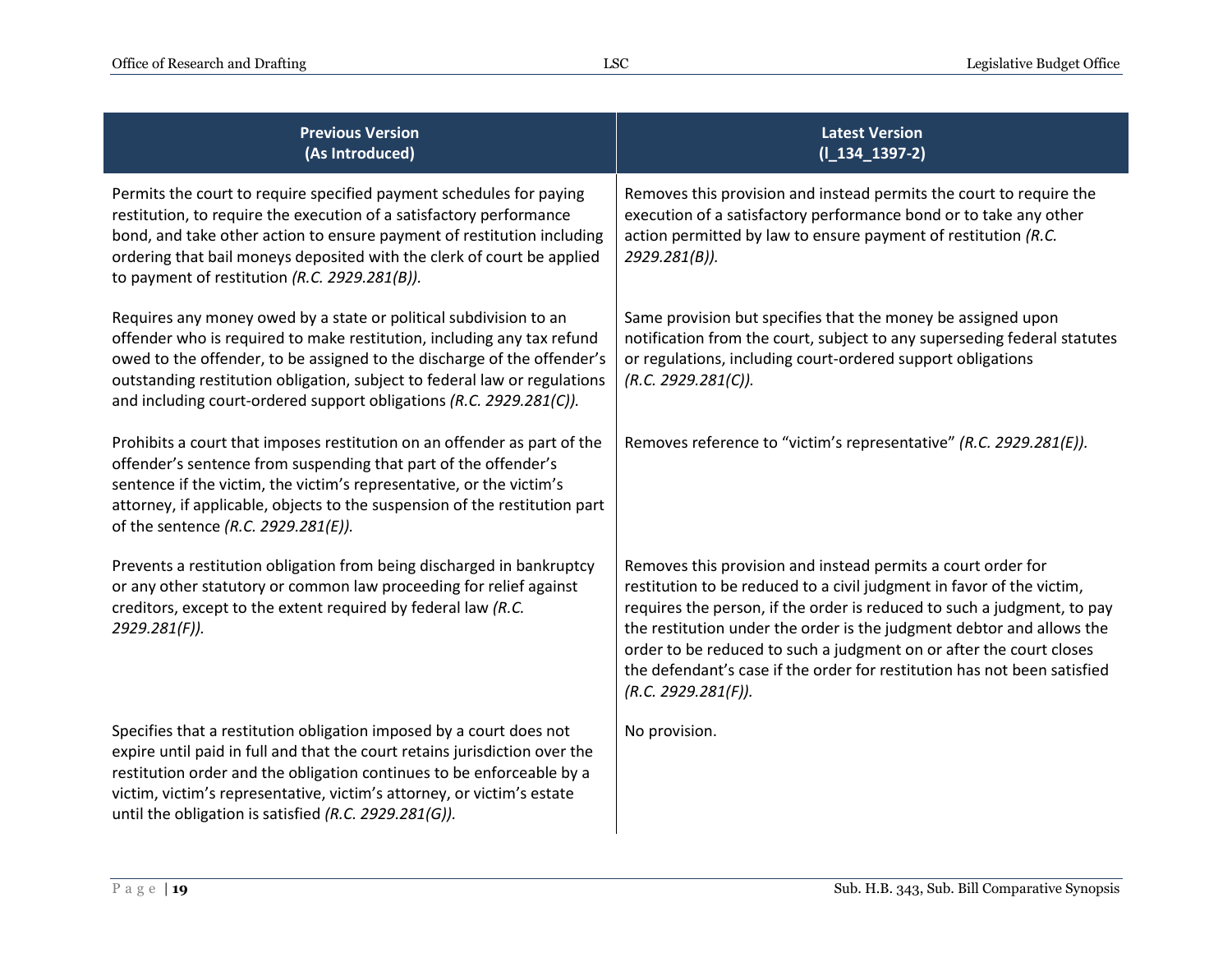| <b>Previous Version</b><br>(As Introduced)                                                                                                                                                                                                                                                                                                                                                            | <b>Latest Version</b><br>$(I_134_1397-2)$                                                                                                                                                                                                                                                                                                                                                                                                                                                                                                                              |
|-------------------------------------------------------------------------------------------------------------------------------------------------------------------------------------------------------------------------------------------------------------------------------------------------------------------------------------------------------------------------------------------------------|------------------------------------------------------------------------------------------------------------------------------------------------------------------------------------------------------------------------------------------------------------------------------------------------------------------------------------------------------------------------------------------------------------------------------------------------------------------------------------------------------------------------------------------------------------------------|
| Specifies that if a prosecutor dismisses a count or counts of a<br>complaint, information, or indictment involving the victim as a result of<br>a negotiated plea agreement, the victim may exercise all of the<br>applicable rights of a crime victim throughout the criminal justice<br>process as though the count or counts involving the victim had not<br>been dismissed (R.C. 2930.121(A)(1)). | Specifies that if a prosecutor dismisses a count or counts of a<br>complaint, information, or indictment involving the victim as a result of<br>a negotiated plea agreement, the victim may not exercise rights<br>regarding restitution as though the count or counts involving the<br>victim had not been dismissed (R.C. 2930.121(A)(1)).                                                                                                                                                                                                                           |
| No provision.                                                                                                                                                                                                                                                                                                                                                                                         | Allows a victim to receive restitution from a dismissed count or counts<br>of a complaint, information, or indictment involving the victim as part<br>of a negotiated plea deal and provides that once a count or counts of a<br>complaint, information, or indictment has been dismissed, a victim<br>does not have a continuing right to restitution for that count or counts<br>(R.C. 2930.121(A)(2)).                                                                                                                                                              |
| Trial, testimony, and evidentiary standards                                                                                                                                                                                                                                                                                                                                                           |                                                                                                                                                                                                                                                                                                                                                                                                                                                                                                                                                                        |
| Specifies when a child under 16 (instead of 13 under current law) shall<br>have testimony taken by deposition for certain specified offenses or<br>acts (R.C. 2152.81(A)(2), (C), and (D)).                                                                                                                                                                                                           | Restores the required child age to under 13 years of age (R.C.<br>$2152.81(A)(2)(a)$ , (C), and (D)).                                                                                                                                                                                                                                                                                                                                                                                                                                                                  |
| Allows a child victim under 13 years of age, upon a motion of the child<br>victim or the child victim's attorney, if applicable, to give testimony by<br>deposition if there is a showing by a preponderance of the evidence<br>that the child will suffer serious emotional trauma if required to<br>provide live trial testimony (R.C. 2152.81(A)(2)).                                              | Removes this provision and instead allows a child victim for an offense<br>of Title XXIX not otherwise listed who is under the age of 18, upon a<br>motion of the child victim, the child victim's attorney, if applicable, or<br>an attorney for the prosecution, to give testimony by deposition if, by<br>a preponderance of the evidence, it can be shown that the child will<br>suffer serious emotional trauma if required to provide live trial<br>testimony, and allows the prosecution to request that the deposition<br>be recorded (R.C. 2152.81(A)(2)(b)). |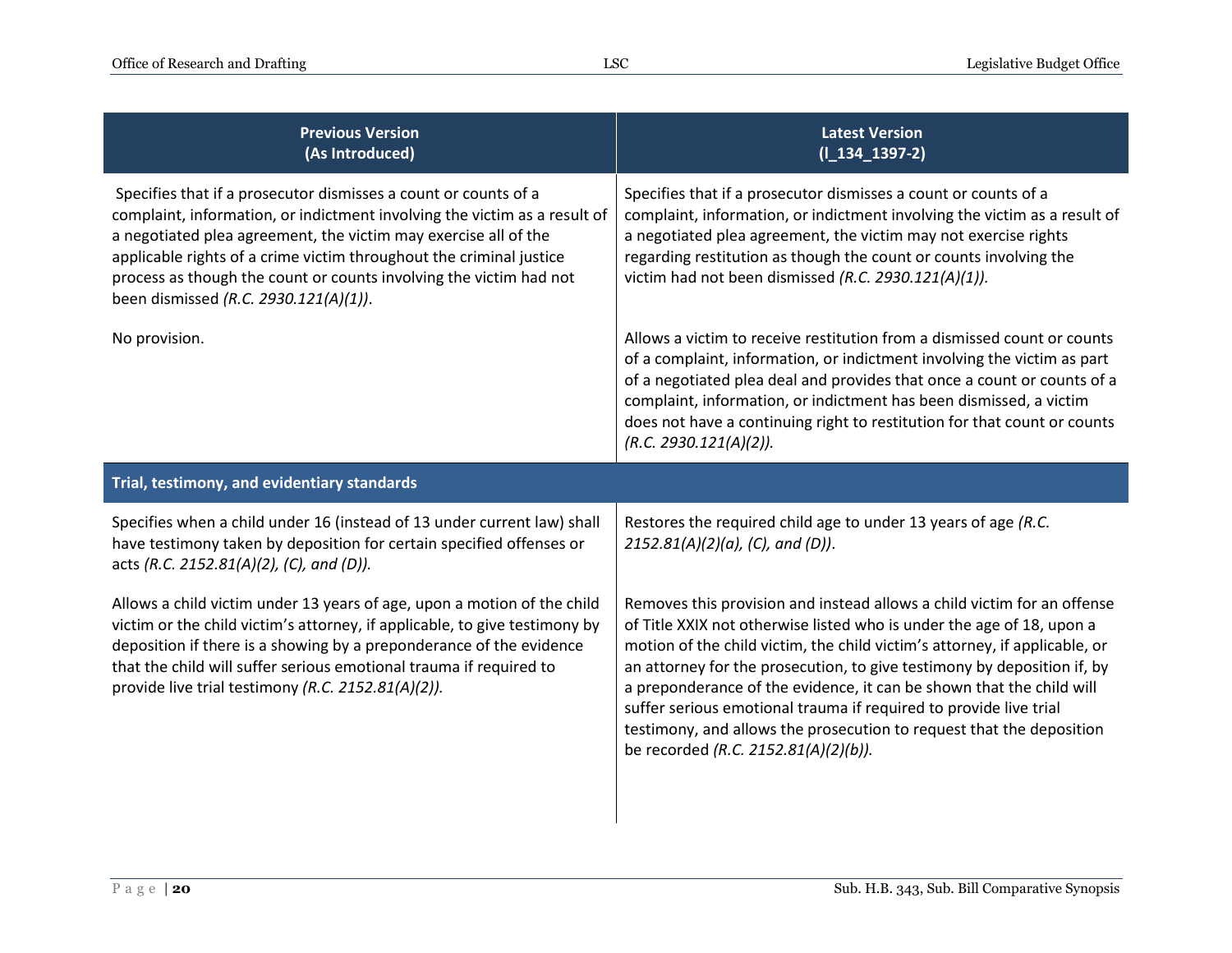| <b>Previous Version</b><br>(As Introduced)                                                                                                                                                                                                                                                                                                                                     | <b>Latest Version</b><br>$(I_134_1397-2)$                                                                                                                                                                                                                                                                                                                                                                                                                                                                                                                                                   |
|--------------------------------------------------------------------------------------------------------------------------------------------------------------------------------------------------------------------------------------------------------------------------------------------------------------------------------------------------------------------------------|---------------------------------------------------------------------------------------------------------------------------------------------------------------------------------------------------------------------------------------------------------------------------------------------------------------------------------------------------------------------------------------------------------------------------------------------------------------------------------------------------------------------------------------------------------------------------------------------|
| Provides that if the child victim or the child victim's attorney, if<br>applicable, requests that a deposition to be taken be recorded, the<br>juvenile judge must order that the deposition be recorded (R.C.<br>$2152.81(A)(3)$ ).                                                                                                                                           | Removes this provision (R.C. 2152.81(A)(3)).                                                                                                                                                                                                                                                                                                                                                                                                                                                                                                                                                |
| Requires that a victim with a developmental disability, the prosecution,<br>or the victim's attorney, if applicable, show by a preponderance of the<br>evidence that the victim will suffer serious emotional trauma if<br>required to provide live trial testimony (R.C. 2152.811(B)(1)).                                                                                     | Removes this requirement and instead allows a victim with a<br>developmental disability of an offense of Title XXIX that is not<br>otherwise listed, upon a motion of the prosecution, the victim, or the<br>victim's attorney, if applicable, to give testimony by deposition if, by a<br>preponderance of the evidence, it can be shown that the child will<br>suffer serious emotional trauma if required to provide live trial<br>testimony and allows the prosecution, the victim, or the victim's<br>attorney to request that the deposition be recorded (R.C.<br>2152.811(B)(1)(b)). |
| Permits the prosecution, the victim, or the victim's attorney, if<br>applicable, to file a motion with the juvenile judge requesting the<br>judge to order the testimony of a victim with a developmental<br>disability to be taken in a room other than the room in which the<br>proceeding is being conducted (R.C. 2152.811(D) and (E)).                                    | Limits the filing of this motion to the prosecution (R.C. 2152.811(D)<br>and $(E)$ ).                                                                                                                                                                                                                                                                                                                                                                                                                                                                                                       |
| Requires an order that requires the testimony of a victim with a<br>developmental disability in a juvenile court proceeding to be taken<br>outside of the room in which the proceeding is being conducted to<br>specifically identify the victim with a developmental disability in a<br>manner consistent with the Victim's Rights Law (R.C. 2152.811(G)).                    | Removes requirement that the identification of the victim be in a<br>manner consistent with the Victim's Rights Law (R.C. 2152.811(G)).                                                                                                                                                                                                                                                                                                                                                                                                                                                     |
| Requires the court of appeals, upon the filing of an appeal, to enter an<br>order establishing an expedited schedule for the transmission of the<br>record, the filing of briefing by litigants, oral argument if permitted,<br>and the entry of decision and judgement and requires the court to<br>enter judgment within 30 days of submission of the briefs, or if the oral | Same provision but also requires the court of appeals to place the<br>appeal on its accelerated calendar when a victim appeals a trial court's<br>denial of the victim's rights provided by law in any judicial or<br>administrative proceeding (R.C. 2930.19(A)(2)(b)(ii)).                                                                                                                                                                                                                                                                                                                |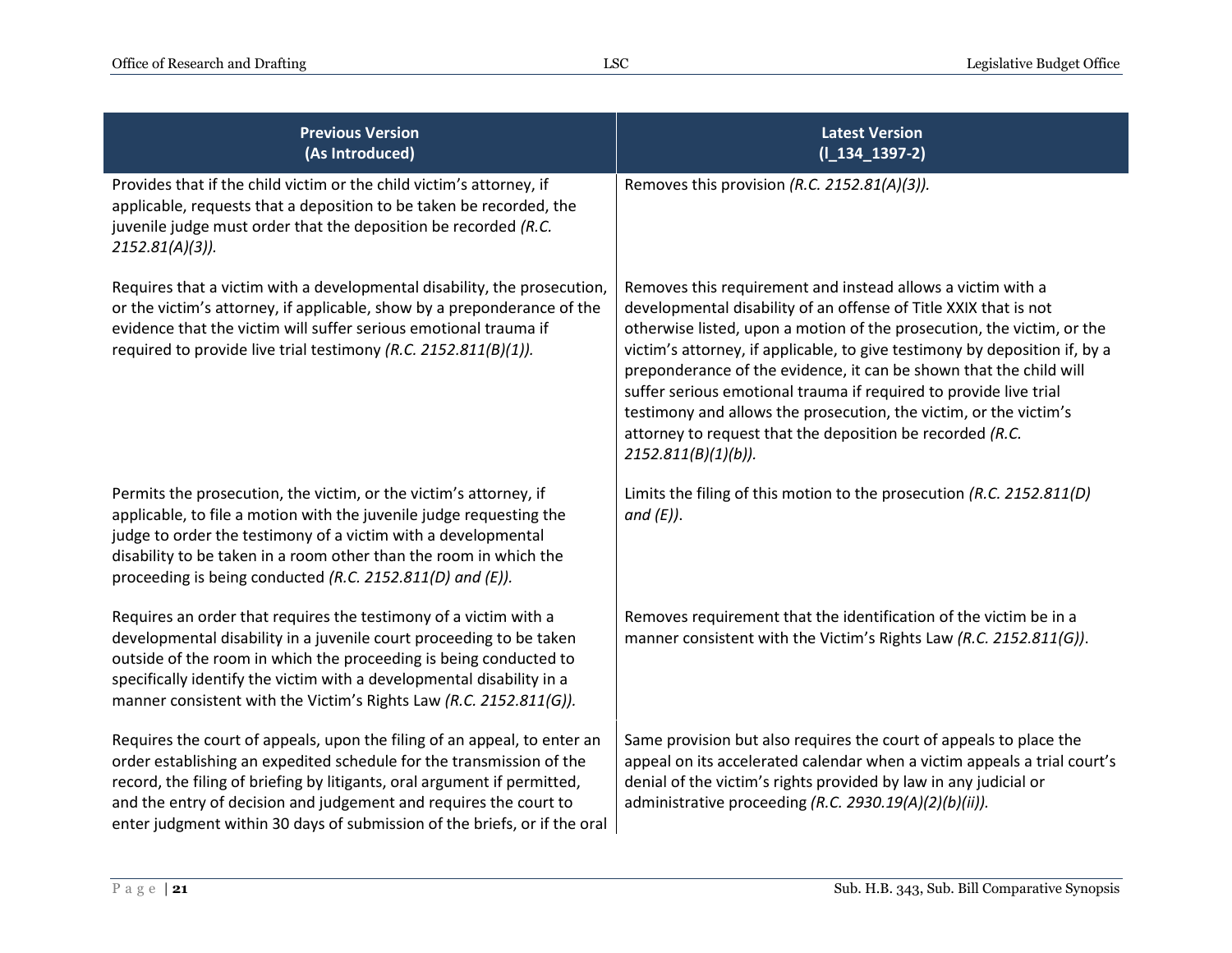| <b>Previous Version</b><br>(As Introduced)                                                                                                                                                                                                                                                                                                                                                                                                                                                            | <b>Latest Version</b><br>$(I_134_1397-2)$                                                                                                                                                                                                                                                                                                                                                                               |
|-------------------------------------------------------------------------------------------------------------------------------------------------------------------------------------------------------------------------------------------------------------------------------------------------------------------------------------------------------------------------------------------------------------------------------------------------------------------------------------------------------|-------------------------------------------------------------------------------------------------------------------------------------------------------------------------------------------------------------------------------------------------------------------------------------------------------------------------------------------------------------------------------------------------------------------------|
| argument if permitted, whichever is later, unless compelling reasons in<br>the interest of judgment require a longer period of time (R.C.<br>2930.19(A)(2)(b)(ii)).                                                                                                                                                                                                                                                                                                                                   |                                                                                                                                                                                                                                                                                                                                                                                                                         |
| Permits the court of appeals to dispose of the case based on sworn<br>affidavits alone or to allow third parties to transcribe the trial court<br>record so as to expedite the arrival of the court transcript if necessary<br>where compelling reasons exist (R.C. 2930.19(A)(2)(b)(ii)).                                                                                                                                                                                                            | Removes this provision and instead permits the court of appeals to<br>direct the trial court to expedite the transcription of the record in<br>accordance with Ohio Rules of Appellate Procedure (R.C.<br>2930.19(A)(2)(b)(ii)).                                                                                                                                                                                        |
| Requires the court of appeals or Supreme Court to dismiss the appeal<br>without delay upon motion of the victim, the prosecutor, or the<br>defendant if the court finds that there is not a justifiable basis for the<br>appeal to proceed, or has been brought for the sole purpose of causing<br>delay in the trial court proceedings (R.C. 2930.19(A)(2)(b)(iii), (A)(2)(d),<br>and $(A)(2)(e)$ ).                                                                                                 | No provision.                                                                                                                                                                                                                                                                                                                                                                                                           |
| Requires the court of appeals or the Supreme Court, if the victim or<br>victim's attorney, if applicable, petitions for an extraordinary writ, to<br>enter an order establishing an expedited schedule for filing the<br>answer, the submission of evidence, the filing of briefing by the<br>litigants, and the entry of decision and judgment $(R.C)$<br>2930.19(A)(2)(c)).                                                                                                                         | Same provision but also requires the court of appeals or Supreme<br>Court to place the appeal on its accelerated calendar (R.C.<br>$2930.19(A)(2)(c)$ ).                                                                                                                                                                                                                                                                |
| Requires the court to enter judgment within 45 days after the<br>submission of briefs, or of the oral argument, whichever is later, unless<br>compelling reasons in the interest of justice require a longer period of<br>time and if compelling reasons exist, allows the court of appeals or<br>Supreme Court to dispose of the case based on sworn affidavits alone<br>or to allow third parties to transcribe the trial record so as to expedite<br>arrival if necessary (R.C. 2930.19(A)(2)(c)). | Same provision but removes provision that allows the court of appeals<br>or Supreme Court to dispose of the case based on sworn affidavits<br>alone or to allow third parties to transcribe the trial record and instead<br>allows the court to direct the trial court to expedite the transcription<br>of the record in accordance with the Rules of Practice of the Supreme<br>Court of Ohio (R.C. 2930.19(A)(2)(c)). |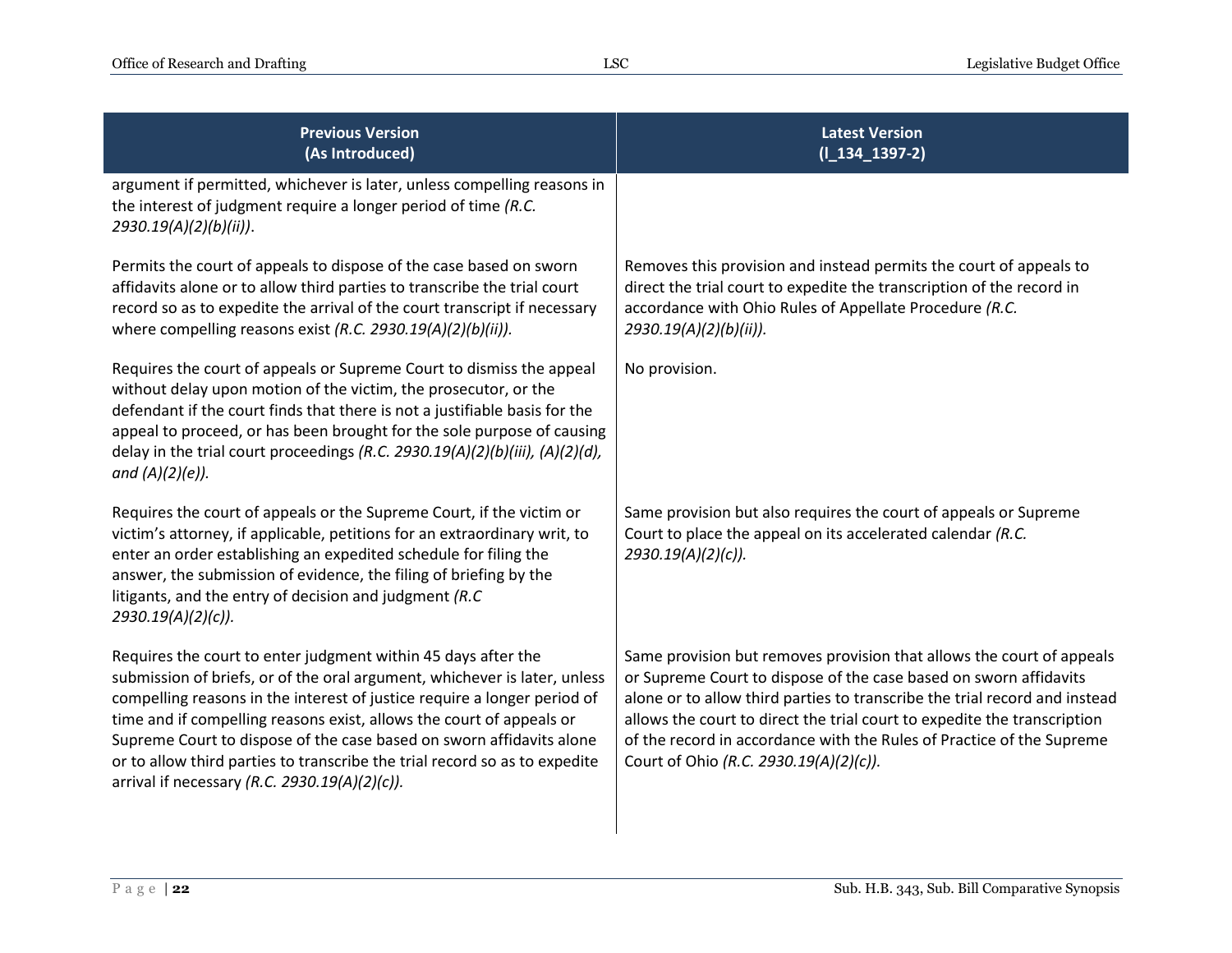| <b>Previous Version</b><br>(As Introduced)                                                                                                                                                                                                                                                                                                                                                                                                                                                            | <b>Latest Version</b><br>$(I_134_1397-2)$                                                                                                                                                                                                                                                                                                                                                                               |
|-------------------------------------------------------------------------------------------------------------------------------------------------------------------------------------------------------------------------------------------------------------------------------------------------------------------------------------------------------------------------------------------------------------------------------------------------------------------------------------------------------|-------------------------------------------------------------------------------------------------------------------------------------------------------------------------------------------------------------------------------------------------------------------------------------------------------------------------------------------------------------------------------------------------------------------------|
| Requires the Supreme Court, if any appeal is pursued to the Court, to<br>enter an order establishing an expedited schedule for its proceedings,<br>including, as applicable, the filing of jurisdictional memoranda and<br>ruling thereon, the transmission of the record, the filing of briefing by<br>the litigants, oral argument if permitted, and the entry of decision and<br>judgment (R.C. 2930.19(A)(1)(e)).                                                                                 | Same provision but also requires the Supreme Court to place an appeal<br>pursued for denied relief on its accelerated calendar (R.C.<br>2930.19(A)(2)(d)).                                                                                                                                                                                                                                                              |
| Requires the court of appeals or Supreme Court to dismiss the appeal<br>without delay upon motion of the victim, the prosecutor, or the<br>defendant if it finds that there is no justifiable basis for the appeal to<br>proceed, or has been brought for the sole purpose of causing delay in<br>the trial court proceedings (R.C. 2930.19(A)(2)(d)).                                                                                                                                                | No provision.                                                                                                                                                                                                                                                                                                                                                                                                           |
| Requires the Court to enter judgment within 60 days after the<br>submission of briefs, or of the oral argument, whichever is later, unless<br>compelling reasons in the interest of justice require a longer period of<br>time and if compelling reasons exist, allows the court of appeals or<br>Supreme Court to dispose of the case based on sworn affidavits alone<br>or to allow third parties to transcribe the trial record so as to expedite<br>arrival if necessary (R.C. 2930.19(A)(2)(e)). | Same provision but removes provision that allows the court of appeals<br>or Supreme Court to dispose of the case based on sworn affidavits<br>alone or to allow third parties to transcribe the trial record and instead<br>allows the court to direct the trial court to expedite the transcription<br>of the record in accordance with the Rules of Practice of the Supreme<br>Court of Ohio (R.C. 2930.19(A)(2)(d)). |
| Permits the testimony of an alleged victim who was less than 16 years<br>of age (instead of 13 years of age under existing law) when the<br>complaint or information was filed for specified felony offenses to be<br>taken in a room other than the room in which the preliminary hearing<br>is being conducted $(R.C. 2937.11(B))$ .                                                                                                                                                                | Restores the required victim age to under 13 years of age (R.C.<br>$2937.11(B)$ ).                                                                                                                                                                                                                                                                                                                                      |
| Requires that the testimony of an alleged victim who was less than 16<br>years of age (instead of 13 years of age under existing law) when the<br>complaint or information was filed for specified felony offenses be<br>recorded and preserved (R.C. 2937.11(C)).                                                                                                                                                                                                                                    | Restores the required victim age to under 13 years of age (R.C.<br>$2937.11(C)$ ).                                                                                                                                                                                                                                                                                                                                      |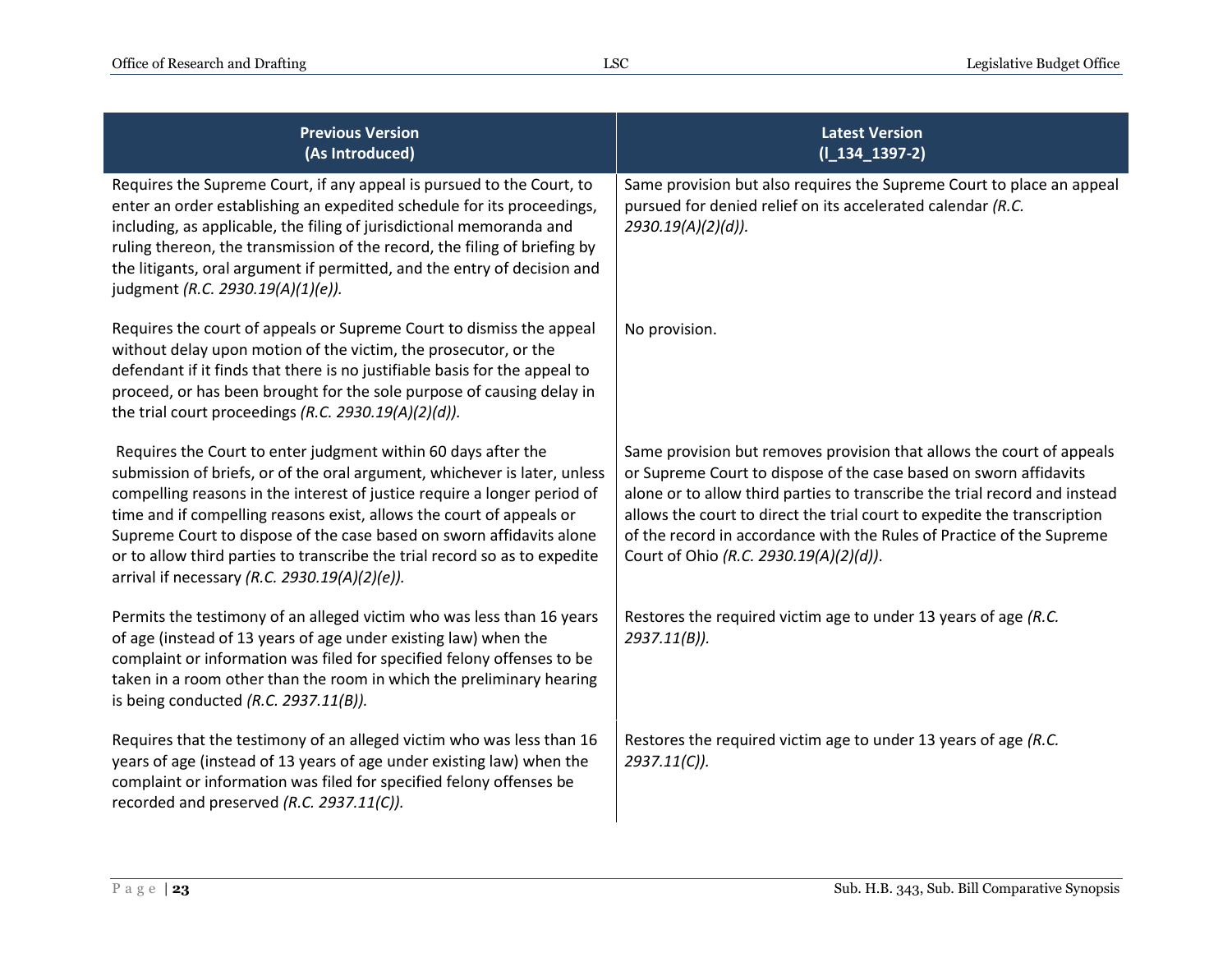## **Previous Version (As Introduced)**

Requires the judge of the court in which the prosecution is being conducted of a specified charge for which an alleged victim of the violation or offense was a child who was less than 16 years of age when the complaint, indictment, or information was filed, whichever occurred earlier, upon motion of the child victim, the child victim's attorney, or an attorney for the prosecution, and upon a showing by the preponderance of the evidence that the child will suffer serious emotional trauma if required to provide live trial testimony, to order that the testimony of the child victim be taken by deposition. Also permits the prosecution, child victim, or child victim's attorney to request that the deposition be recorded *(R.C. 2945.481(A)(2)).*

Requires the judge to notify the child victim whose deposition is to be taken, the child victim's attorney, if applicable, the prosecution, and the defense of the date, time, and place for taking the deposition *(R.C. 2945.481(A)(2)).*

Specifies that if the prosecution, child victim, or child victim's attorney requests, and a judge orders, that a deposition is to be recorded, then only specified people may be present during the deposition, including

Requires the judge of the court in which the prosecution is being conducted of a specified charge for which an alleged victim of the violation or offense was a child who was less than 13 years of age when the complaint, indictment, or information was filed, whichever occurred earlier, upon motion of an attorney for the prosecution, to order that the testimony of the child victim be taken by deposition and the prosecution to request that the deposition be recorded *(R.C. 2945.481(A)(2)(a)).*

No provision. No provision. Requires that the judge of the court in which the prosecution for any violation of Title XXIX not otherwise specified order that the testimony of the alleged child victim be taken by deposition if the child victim was less than 18 years of age when the complaint, indictment, or information was filed, whichever occurred earlier, and the child victim, child victim's attorney, or an attorney for the prosecution files a motion and shows by a preponderance of the evidence that the child will suffer serious emotional trauma if required to provide live trial testimony and permits the prosecution to request that the deposition be recorded *(R.C. 2945.481(A)(2)(b)).*

> Same provision but removes the child victim's attorney from those required to receive notice of the date, time, and place for taking the deposition *(R.C. 2945.481(A)(2)(c)).*

Same provision but removes the child victim and child victim's attorney from list of whom may request that a deposition to be taken be recorded and excludes the child victim's representative from the list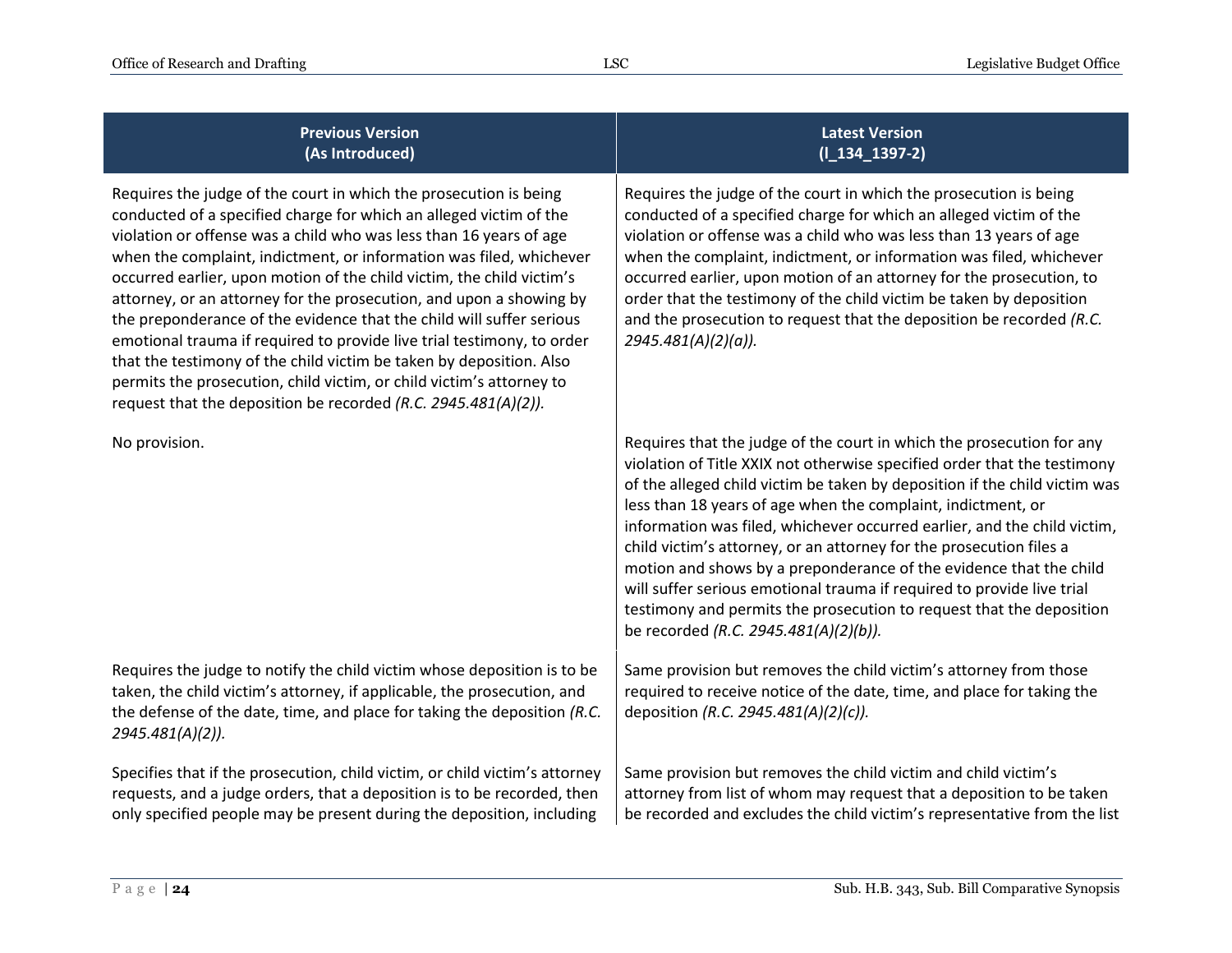| <b>Previous Version</b><br>(As Introduced)                                                                                                                                                                                                                                                                                                                                                                                                                                                                                                                                                                                      | <b>Latest Version</b><br>$(I_134_1397-2)$                                                                                                                                                                                                                                                                                                                                                                                                |
|---------------------------------------------------------------------------------------------------------------------------------------------------------------------------------------------------------------------------------------------------------------------------------------------------------------------------------------------------------------------------------------------------------------------------------------------------------------------------------------------------------------------------------------------------------------------------------------------------------------------------------|------------------------------------------------------------------------------------------------------------------------------------------------------------------------------------------------------------------------------------------------------------------------------------------------------------------------------------------------------------------------------------------------------------------------------------------|
| the child victim's representative (R.C. 2945.481(A)(3)).                                                                                                                                                                                                                                                                                                                                                                                                                                                                                                                                                                        | of persons who may be present during the deposition (R.C.<br>2945.481(A)(3)).                                                                                                                                                                                                                                                                                                                                                            |
| Permits the prosecution, child victim, or child victim's attorney, if<br>applicable, to file a motion requesting the judge to order the testimony<br>of the child victim to be taken in a room other than the room in which<br>the proceeding is being conducted for a specified offense and where<br>the alleged child victim was less than 16 years of age (instead of 13<br>years of age under existing law) when the complaint, indictment, or<br>information was filed, whichever occurred earlier (R.C. 2945.481(C)<br>$and (D)$ ).                                                                                       | Limits who is permitted to file the motion to the prosecution and<br>restores the age to alleged child victims who were less than 13 years of<br>age (R.C. 2945.481(C) and (D)).                                                                                                                                                                                                                                                         |
| Requires an order issued by the court to specifically identify the child<br>victim in a manner consistent with the Victim's Rights Law (R.C.<br>2945.481(F)(1)).                                                                                                                                                                                                                                                                                                                                                                                                                                                                | Removes requirement that the child victim's identification be in a<br>manner consistent with the Victim's Rights Law (R.C. 2945.481(F)(1)).                                                                                                                                                                                                                                                                                              |
| Requires the judge of the court in which the prosecution is being<br>conducted of a listed charge for which an alleged victim with a<br>developmental disability upon motion of the victim, the victim's<br>attorney, or an attorney for the prosecution, and upon a showing by<br>the preponderance of the evidence that the victim will suffer serious<br>emotional trauma if required to provide live trial testimony, to order<br>that the testimony of the victim be taken by deposition and permits<br>the prosecution, victim, or victim's attorney to request that the<br>deposition be recorded (R.C. 2945.482(B)(1)). | Requires the judge of the court in which the prosecution is being<br>conducted of a listed charge for which an alleged victim with a<br>developmental disability upon motion of an attorney for the<br>prosecution to order that the testimony of the victim be taken by<br>deposition and permits the prosecution to request that the deposition<br>be recorded (R.C. 2945.482(B)(1)(a)).                                               |
| No provision.                                                                                                                                                                                                                                                                                                                                                                                                                                                                                                                                                                                                                   | Requires that the judge of the court in which the prosecution for any<br>violation of Title XXIX not otherwise specified order that the testimony<br>of the alleged victim with developmental disabilities be taken by<br>deposition if the prosecution, the victim, or the victim's attorney files a<br>motion requesting such, and shows by a preponderance of the<br>evidence that the victim will suffer serious emotional trauma if |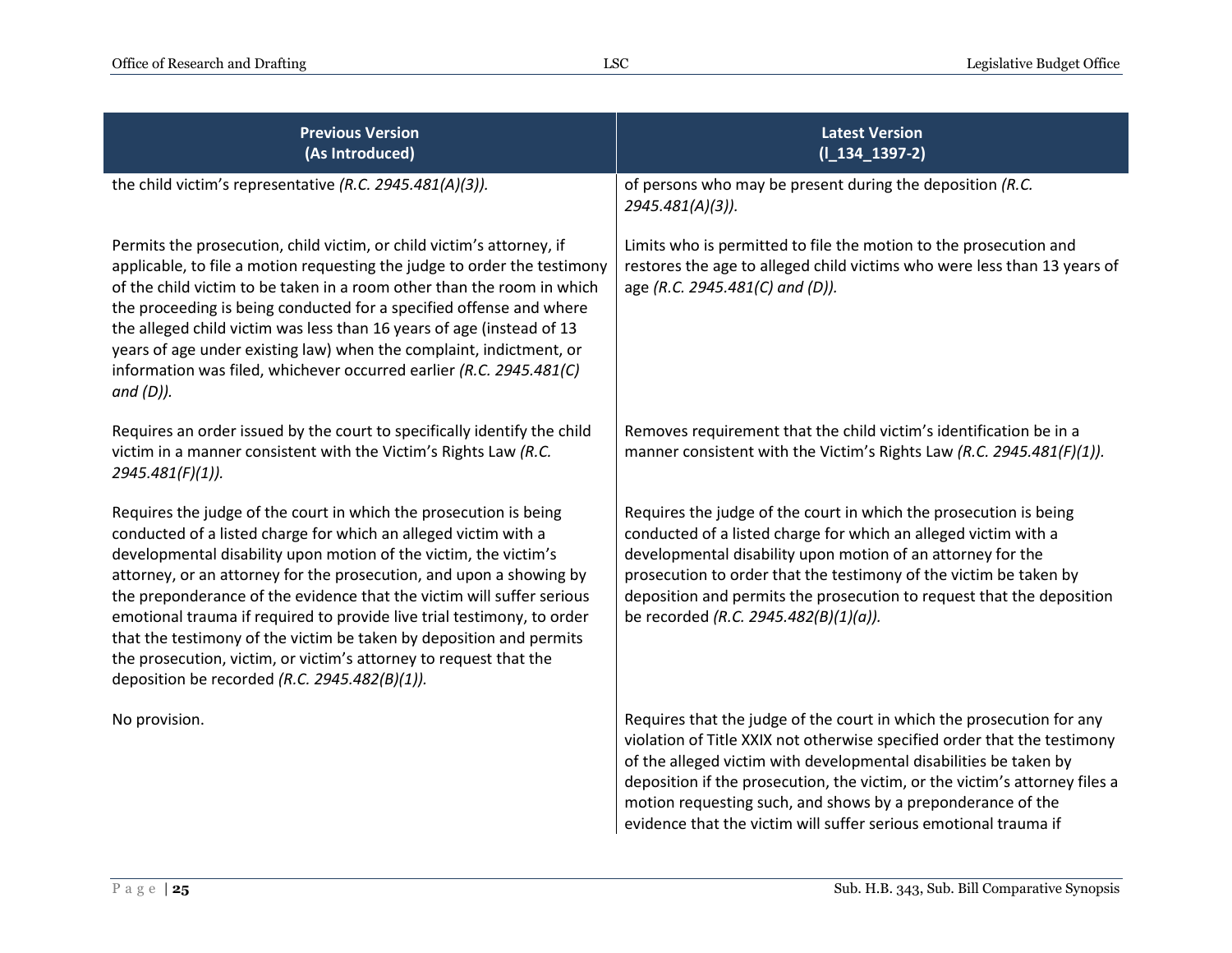| <b>Previous Version</b><br>(As Introduced)                                                                                                                                                                                                                                                                        | <b>Latest Version</b><br>$(I_134_1397-2)$                                                                                                                                                                                                                                           |
|-------------------------------------------------------------------------------------------------------------------------------------------------------------------------------------------------------------------------------------------------------------------------------------------------------------------|-------------------------------------------------------------------------------------------------------------------------------------------------------------------------------------------------------------------------------------------------------------------------------------|
|                                                                                                                                                                                                                                                                                                                   | required to provide live trial testimony and permits the prosecution,<br>victim, or victim's attorney to request that the deposition be recorded<br>(R.C. 2945.482(B)(1)(b)).                                                                                                       |
| Requires the judge to notify the victim with a developmental disability<br>whose deposition is to be taken, the victim's attorney, the prosecution,<br>and the defense of the date, time, and place for taking the deposition<br>in a manner consistent with the Victim's Rights Law (R.C.<br>2945.482(B)(1)).    | Removes the victim's attorney from those required to receive notice of<br>the date, time, and place for taking the deposition and the<br>requirement that the notice be given in a manner consistent with the<br>Victim's Rights Law (R.C. 2945.482(B)(1)(c)).                      |
| Specifies that if the prosecution, victim, or victim's attorney requests,<br>and a judge orders, that a deposition is to be recorded, then only<br>specified people may be present during the deposition, including the<br>victim's attorney and the victim's representative (R.C. 2945.482(B)(2)).               | Specifies that if the prosecution requests, and a judge orders, that a<br>deposition is to be recorded, then only specified people may be<br>present during the deposition, and excludes the victim's attorney and<br>victim's representative from that list (R.C. 2945.482(B)(2)). |
| Allows the deposition, or part of it, to be admitted as evidence upon<br>motion of the prosecution, victim, or victim's attorney (R.C.<br>2945.482(C)(1)).                                                                                                                                                        | Limits who may file a motion to admit the deposition to the<br>prosecution (R.C. 2945.482(C)(1)).                                                                                                                                                                                   |
| Permits the prosecution, victim, or victim's attorney, if applicable, to<br>file a motion requesting the judge to order the testimony of the victim<br>with a developmental disability to be taken in a room other than the<br>room in which the proceeding is being conducted. (R.C. 2945.482(D)<br>and $(E)$ ). | Limits who is permitted to file the motion to the prosecution (R.C.<br>2945.482(D) and (E)).                                                                                                                                                                                        |
| Requires an order issued by the court to specifically identify the victim<br>with a developmental disability in a manner consistent with the<br>Victim's Rights Law (R.C. 2945.482(G)(1)).                                                                                                                        | Removes requirement that the victim's identification be in a manner<br>consistent with the Victim's Rights Law (R.C. 2945.482(G)(1)).                                                                                                                                               |